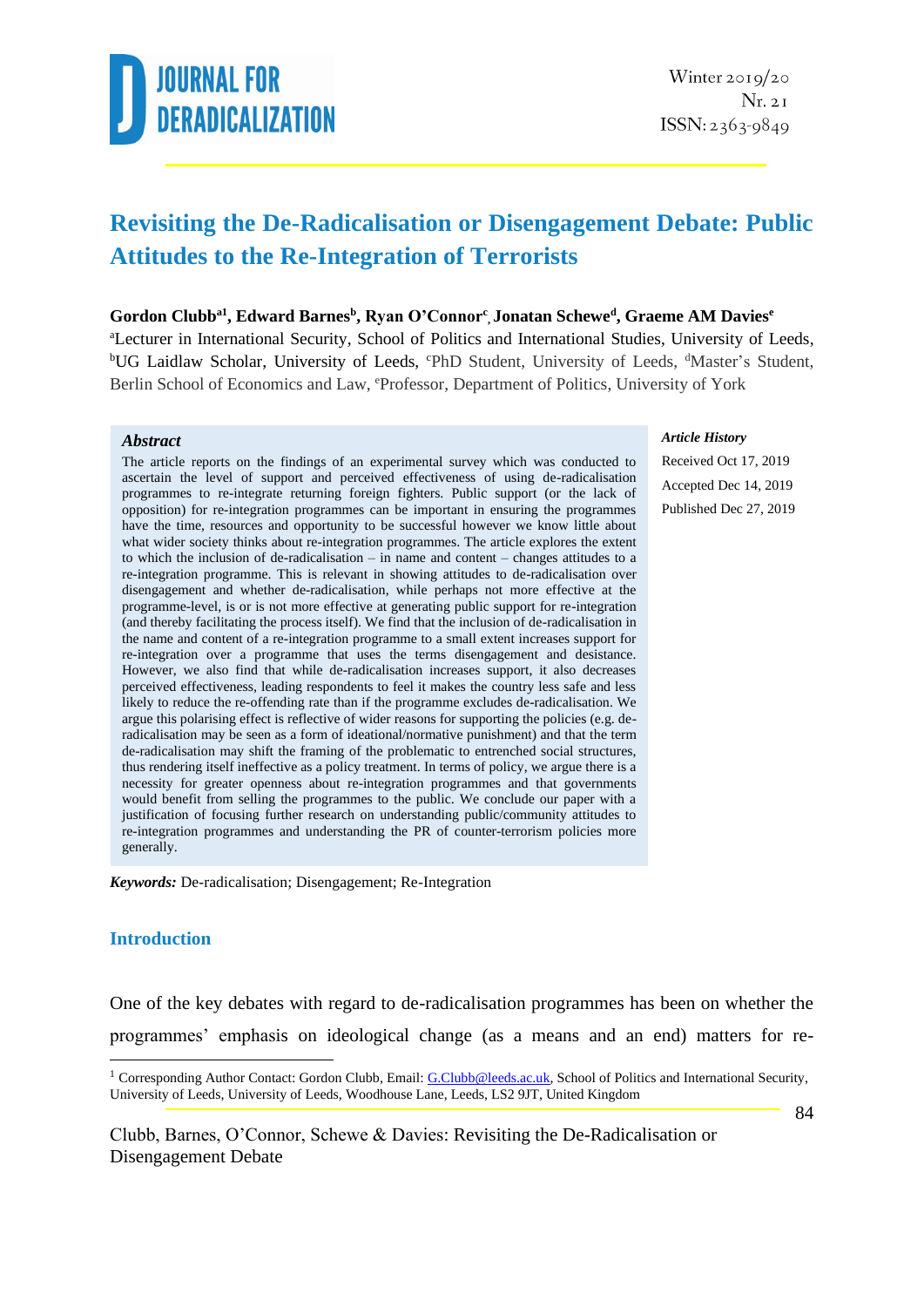Winter  $2019/20$  $Nr. 2I$  $ISSN: 2363-9849$ 

integrating violent extremists and ensuring they do not reoffend, or whether practitioners ought to focus primarily on behavioural change encapsulated by terms such as disengagement and desistance (Horgan, 2008; Silke, 2011; Marsden 2016). The concept of de-radicalisation implies a causal relationship between cognitive change in the abandonment of radical ideas and behavioural change to abandon violence. Contrary to simple disengagement, i.e. the role change essential to the reduction of violent participation (Horgan & Braddock, 2010), the attitudinal change of de-radicalisation is often seen as "more enduring, resilient and immune from recidivism" (El-Said, 2015, p. 10; cf. Koehler, 2016). At the very least de-radicalisation implies a normative end in itself regardless of its causal efficacy or relationship with violence, especially in non-academic discourse (Clubb and O'Connor, 2019). However, an extensive amount of literature has highlighted the complex non-linear relationship between radical ideology and behaviour (Ferguson, 2016; Marsden, 2016), cautioning that some who disengage from the latter may still believe in the former (Horgan, 2009, p. 151). Some authors have questioned whether interventions such as de-radicalisation programmes are even necessary to reduce the risk of recidivism (Silke, 2011; Hodwitz, 2019), as disengagement can also occur in the absence of any formalised intervention (Cherney, 2018); in addition, even with prison-based programmes, participants "had already made the decision to change, before they applied" (Silke, 2011, p. 19). The term de-radicalisation has also been highlighted as a misnomer (Raets, 2017; Altier et al., 2014), being used to refer to a wide range of intervention programmes (Horgan & Taylor, 2011), many of which do little to nothing on ideological work (Koehler, 2016). Many programmes do not see disengagement and de-radicalisation in mutually exclusive terms, incorporating elements of both or they tend to focus on addressing attitudes and 'identity issues' (Barrelle 2015) that is not consistently understood as constitutive of de-radicalisation. For that reason, many prefer to describe these programmes in terms of disengagement. Horgan and Braddock (2010) recommend referring to the programmes as "risk reduction programmes" and Sarah Marsden (2016) has argued that desistance better characterises the work of these programmes. In addition, the notion of deradicalisation has been critiqued normatively, reflecting the wider 'moral legitimacy problem'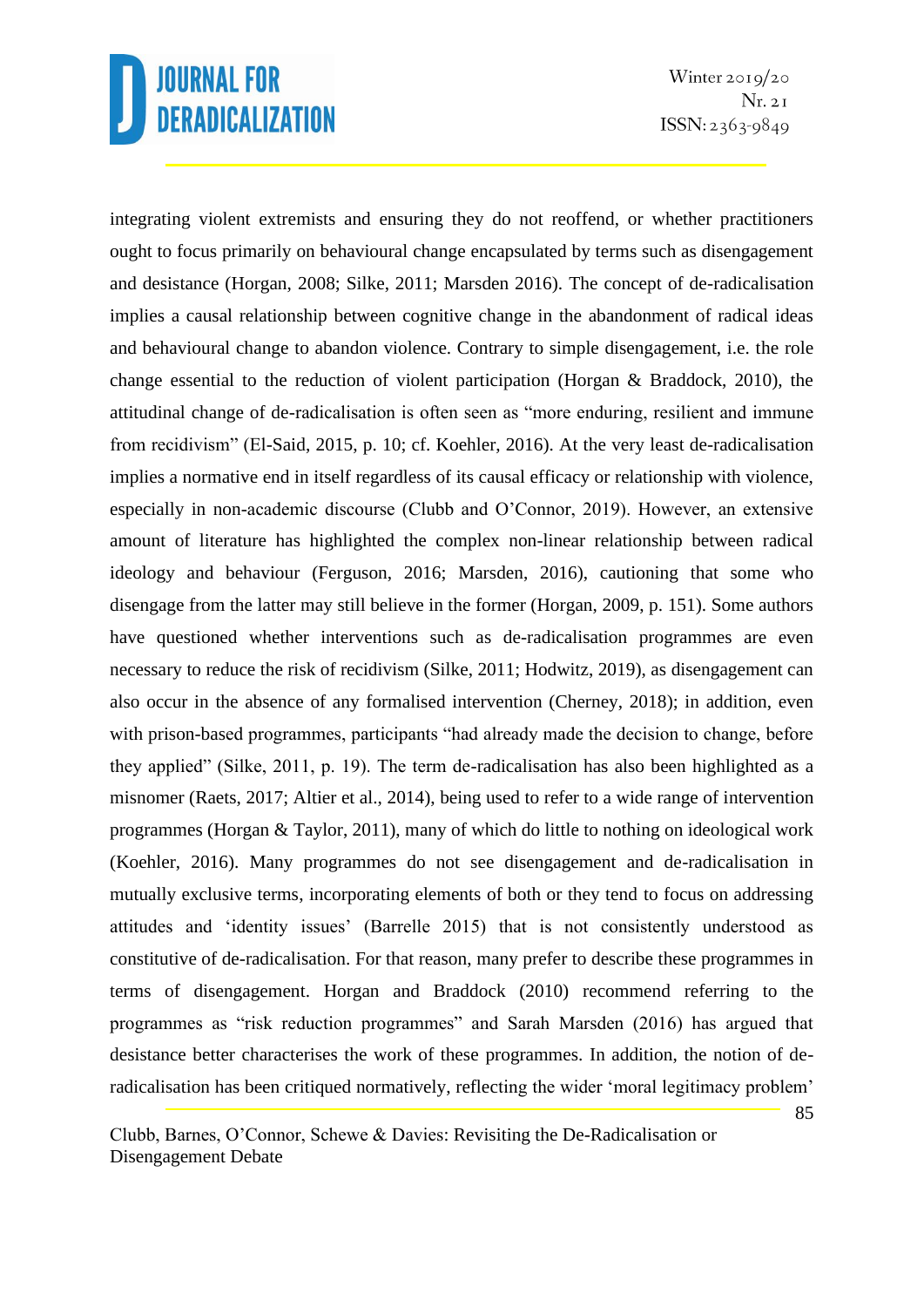86

which the government and programmes invoke in attempting to change a person's beliefs (Koehler, 2016; Elshimi, 2017; Pettinger, 2017; Heath-Kelly, 2013).

Thus, in this 'de-radicalisation or disengagement' debate, de-radicalisation programmes and de-radicalisation as an independent category has faced substantial criticism in academic research. The aforementioned research on this debate has tended to focus on the internal workings of programmes or its normative implications however there has been less emphasis on contextual factors underpinning and shaping interventions. Contextual factors are commonly identified as important in that they "underlie interventions and lead to specific outcome patterns" (Gielen, 2018, p. 456) and existing research on this area has focused on how social factors influence disengagement and re-integration (Altier et al, 2014; Barelle, 2015; Kaplan and Nussio, 2015; Marsden, 2016). The salience of contextual factors extends beyond the immediacy of the programme insofar as negative public attitudes toward the reintegration of former combatants can undermine attempts at de-radicalisation, underlining how the effectiveness of programmes is also shaped by factors external to the intervention (Clubb and Tapley, 2018). An integral component of that context is whether the public supports de-radicalisation or disengagement programmes, given the potential influence elite and public support can have on the actual delivery of such programmes (Schuurman and Bakker, 2016). The fundamental objective of both programmes is to facilitate a sustainable reintegration of violent extremists back into society, hence public attitudes as *part* of the reintegrative context (whether hostile or supportive) can arguably shape the success of such an endeavour and the quality of re-integration. Thus, the article expands the scope of the 'deradicalisation or disengagement' debate to explore whether emphasis on de-radicalisation is more or less successful at generating public support for re-integration programmes than if programmes avoid the language and objectives of de-radicalisation.

Understanding public perceptions towards re-integration programmes (and deradicalisation programmes more generally) is important because public and elite support or opposition can potentially impact the success of the programme. Public debates on whether foreign fighters should be allowed to return clearly influenced elite decision-making in the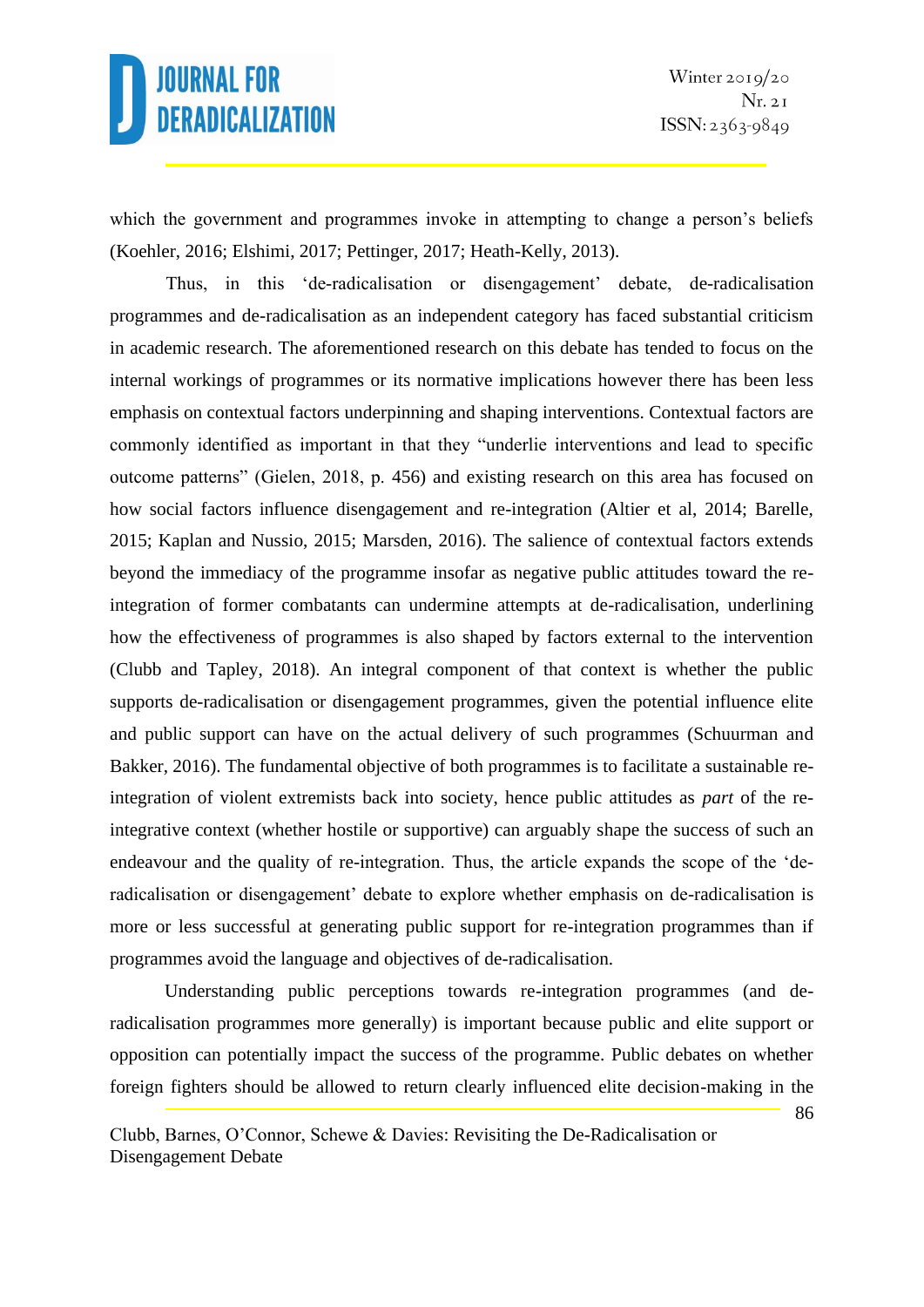case of Shamima Begum; in this case de-radicalisation was (unsuccessfully) proposed as a justification for allowing foreign fighters to return (Foster, 2019; BBC News, 2019). Elsewhere the public's attitudes to de-radicalisation as a means of re-integrating former combatants has been highlighted as significant too – in Nigeria, the re-integration of former Boko Haram fighters has been met with public resistance, which has slowed down efforts to re-integrate fighters who are participating in the government's de-radicalisation programme (Felbab-Brown, 2018). Furthermore, elite and public support, opposition or tolerance of deradicalisation programmes may have important consequences for the actual delivery insofar as it can facilitate inter-agency co-operation and the provision of government resources (Schuurman and Bakker, 2016). Yet despite the significance of understanding wider attitudes to re-integration programmes (whether these are labelled as de-radicalisation or not), there has been little research on this subject.

There are a handful of studies which have focused on similar areas which are useful to build upon. Caitlyn Ambrozik's (2018) study on whether the term 'Counter Violent Extremism' is supported more or less than an alternative term finds little difference overall in support depending on the term used, although Liberals tend to be more sceptical of policies referred to as CVE. The second piece of research, Msall (2017), conducted a small n survey of Kuwaiti students and focused on attitudes to de-radicalisation. In this study we see that support for de-radicalisation tends to be divided in terms of support, with participants' attitudes varying in terms of whether programme participants are deemed to deserve a second chance – thus highlighting contestation between support for rehabilitative measures and punitive measures. However it does not control for the impact the type of policy specifically has on attitudes therefore it is not possible to differentiate the impact de-radicalisation has on attitudes. Iyengar demonstrates how the framing of a counter-terrorism policy will shape the attribution of a preferred treatment: counter-terrorism policies framed in terms of concrete events (episodic frames) are more likely to identify responsibility to individual characteristics, therefore eliciting greater support for policies targeting individual tendencies through counterterrorism measures involving stronger punishment; policies framed in terms of collective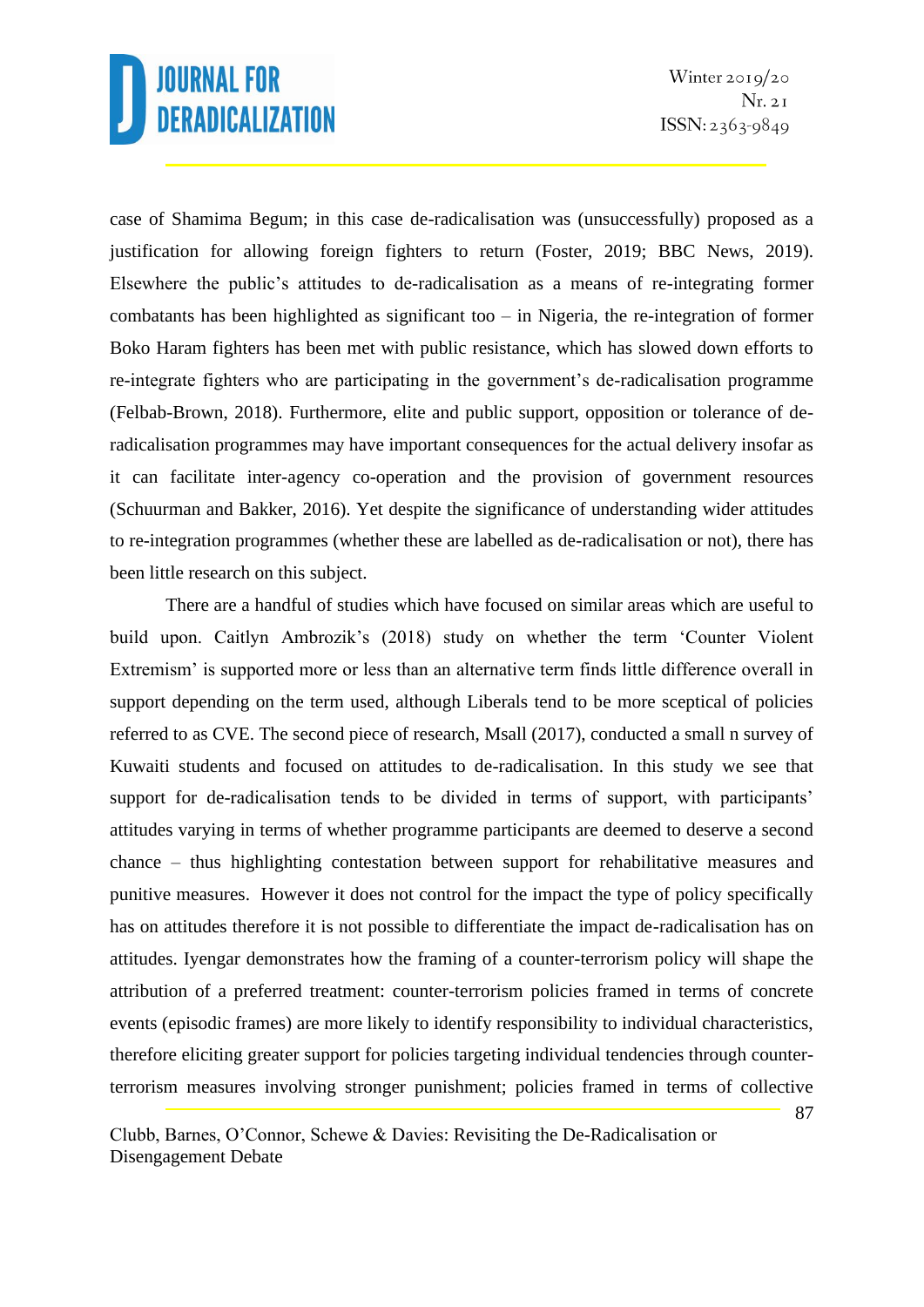Winter  $2019/20$  $Nr. 2I$  $ISSN: 2363-9849$ 

outcomes and public policy debates (thematic frames) are more likely to elicit societal attributions of responsibility, whereby improvements in societal conditions ought to be the treatment (1991). The article builds upon this literature, which points to several salient factors to consider: the significance of terminology in shaping support for a policy; the salience of the policy content (i.e. their framing and their rehabilitative/punitive dimension) and how it reflects wider public dispositions such as political alignment and what informs the attribution of responsibility; and the utility of experimental designs in identifying how each of these shape attitudes to a policy. However de-radicalisation is qualitatively different from the objects previous studies addressed (apart from Msall 2017) insofar as it implicitly or explicitly locates the responsibility of terrorism within society (e.g. radical ideology, Islamism, or in some cases Islam) and the individual (who are 'vulnerable' and 'brainwashed'). Deradicalisation policy touches upon the security *and* community institutions, practice and discourses, which lends itself to a potential appeal across traditional political alignments (at least in Western states). In other words de-radicalisation is hybridised conceptually and practically: its hybrid nature will shape public perceptions differently from traditional counter-terrorism policies or policies more overtly in the pre-criminal, preventative, and rehabilitative space.

The following article explores, regardless of the actual effectiveness of deradicalisation programmes, the extent to which the use of de-radicalisation as a term and policy content changes the support and perceived effectiveness of re-integration programmes. This is achieved through the use of an experimental survey – the benefit of this approach is, rather than asking directly what perceptions of a programme are, we are able to provide a baseline to measure how attitudes change toward a programme when de-radicalisation is included. The article works on the hypothesis that the inclusion of de-radicalisation, in name and content, changes attitudes to a re-integration programme.<sup>2</sup> While this hypothesis may appear to set the bar low, the potential that there *may* be no (statistically) significant

 $2$  Subsequently, our null hypothesis for the t-test was: the inclusion of de-radicalisation in the name and content of the re-integration programme does not change attitudes to the re-integration programme.

Clubb, Barnes, O'Connor, Schewe & Davies: Revisiting the De-Radicalisation or Disengagement Debate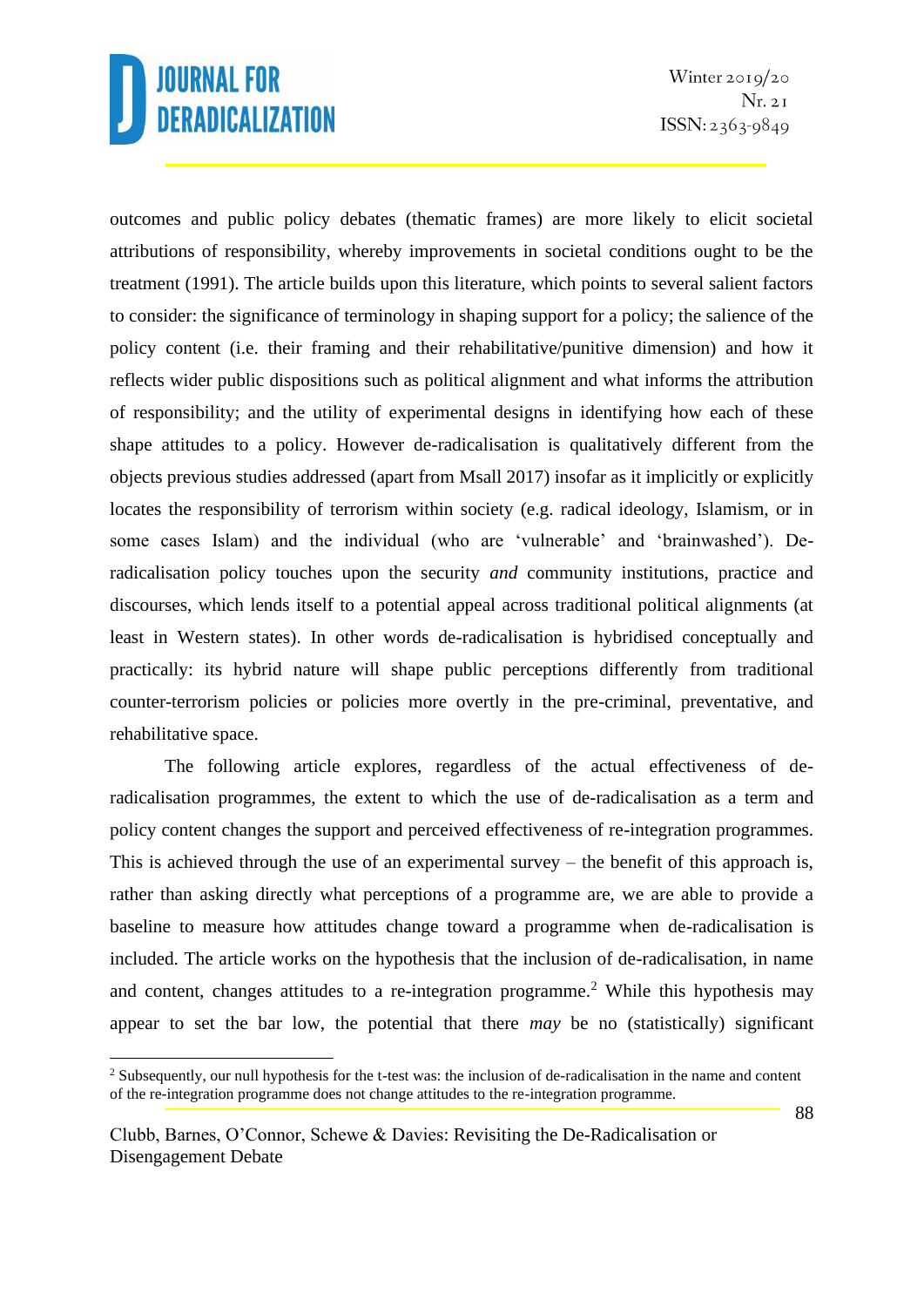Winter  $2019/20$  $Nr. 2I$  $ISSN: 2363-9849$ 

difference is reasonable, based on Ambrozik's (2018) findings on the impact of different terminology for support of CVE programmes. Therefore, the study explores not only whether de-radicalisation does change opinion but will also provide indication of how significant a change it makes. However, we do not hypothesize which direction attitudes shift because existing research suggests public opinion tends to be divided roughly equally, influenced very slightly according to political alignment (Clubb and O'Connor, 2019; Ambrozik, 2018). Furthermore, research by Jarvis and Lister (2015) on public attitudes to counter-terrorism in the UK suggests that opinion may differ in terms of the general support for a policy and whether people believe the policy works (indicating support may be driven by reasons other than effectiveness). Therefore, it is not clear which direction attitudinal change will travel although tentatively we may expect the difference in support and perceived effectiveness to polarize rather than travel 'for' or 'against' in a clear and consistent direction. To address the hypothesis we deploy an experimental survey designed to test whether the inclusion of deradicalisation (the treatment) over disengagement and desistance (the control) changes support for a re-integration programme. The article presents the headline results of the experimental survey and offers a discussion of the possible explanations for the results.

#### **Methods**

The aim of the article is to explore the extent attitudes to a re-integration programme shifts if the programme is framed as a de-radicalisation programme - to this end, an experimental survey design is used. Experimental methods are becoming more common in terrorism research and are the gold standard when it comes to causal inference (Gerber & Green, 2012; Mullinx et al, 2015; Braddock 2019). The use of experimental research designs are often called for but lacking in the field of terrorism despite their acceptance as a rigorous method of causal inference in other fields (See Braddock 2019). Survey respondents are randomly assigned to different experimental conditions, such as a vignette where key terms are varied for different groups of respondents to prime them with a scenario and thereby test the effect of

Clubb, Barnes, O'Connor, Schewe & Davies: Revisiting the De-Radicalisation or Disengagement Debate

89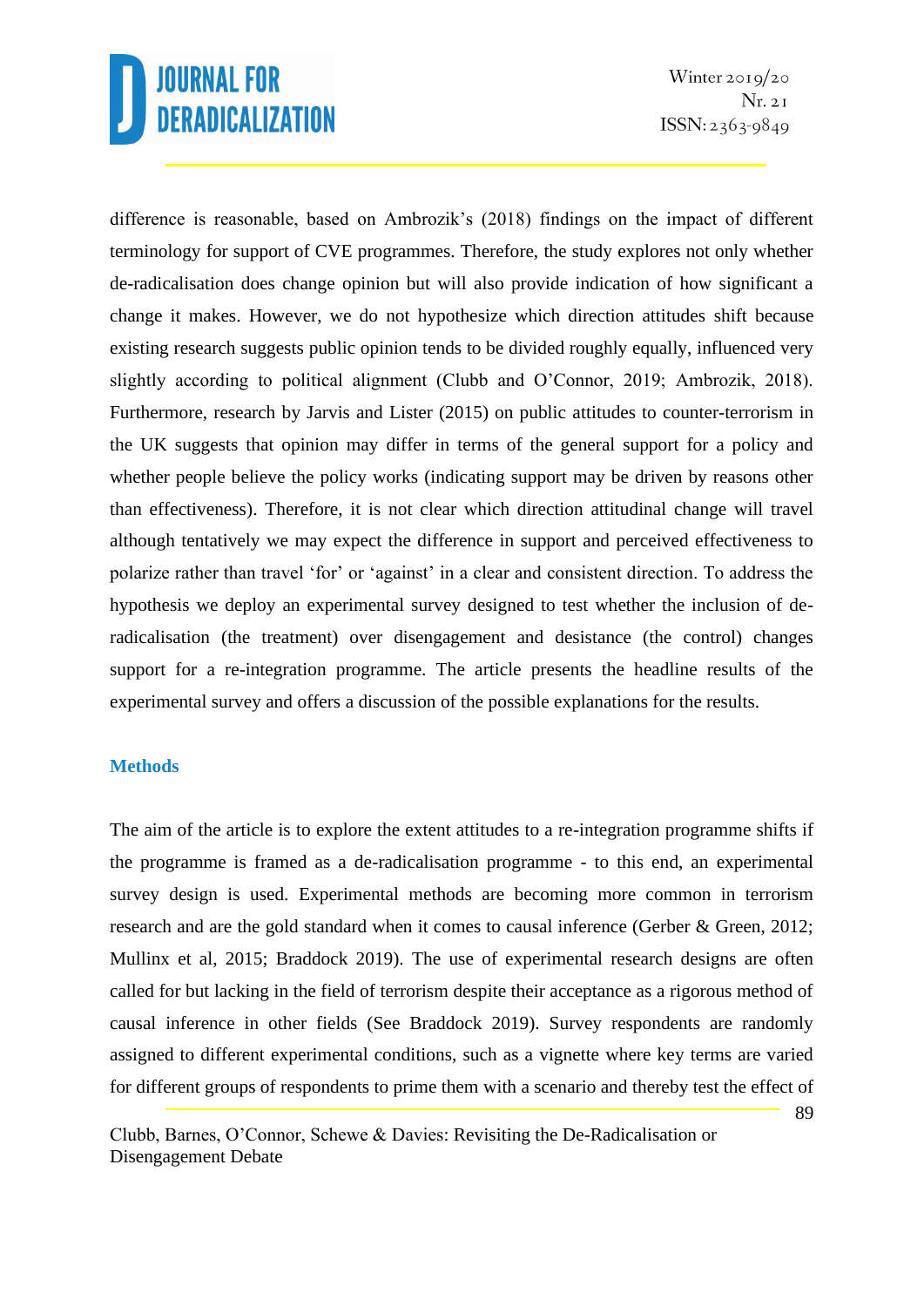the treatment on their responses to a survey (Sniderman and Piazza, 1993; Gilens, 2001; Braddock 2019). Experimental surveys allow us to isolate the impact of a specific variable therefore minimising any confounding variables from the study (Mutz, 2011). By only changing one independent variable (for instance including/excluding the term deradicalisation) in the treatment while keeping all else constant, we can be confident that any difference in outcome of results for the dependent variable in the surveys is a causal effect of that independent variable. The article adopts a post-test only survey design with a control group. In this type of experimental survey, participants are randomly assigned to a treatment (experimental) condition and a control condition. The purpose is to ensure participants in the control group are not exposed to the treatment stimulus however all participants respond to the same measurement scales, which allows us to evaluate the stimulus relative to the baseline control (Braddock 2019 pg. 8). Braddock (2019) highlights the weakness of this research design is the potential for sensitisation to the purpose of the study – we limited this potential by ensuring no reference to the control or treatment conditions were made outside the stimulus, therefore the project was presented to all participants as focusing on returning foreign fighters.

All participants of the study were exposed to a manipulated vignette stimuli prior to answering three measurement scale models. The vignette was constructed as a newspaper story of a government framing its re-integration policy toward returning foreign fighters. Several variables were identified and fixed across the treatment and control group to isolate the effect of the treatment on respondent responses. Firstly, the provider of the intervention – states, NGOs, religious authorities, the military – were deemed likely to influence attitudes to the intervention therefore we focused the vignette on a government intervention provider (the UK government). Secondly, the vignette was manipulated to emphasise that the target of the programme was returning foreign fighters, removing ambiguity over whether the policy operates in the pre and post-criminal space. We see elsewhere how the conflation of deradicalisation with Prevent in the UK can shape the media's framing of de-radicalisation interventions (Clubb and O'Connor 2019). Thirdly, the returning foreign fighters were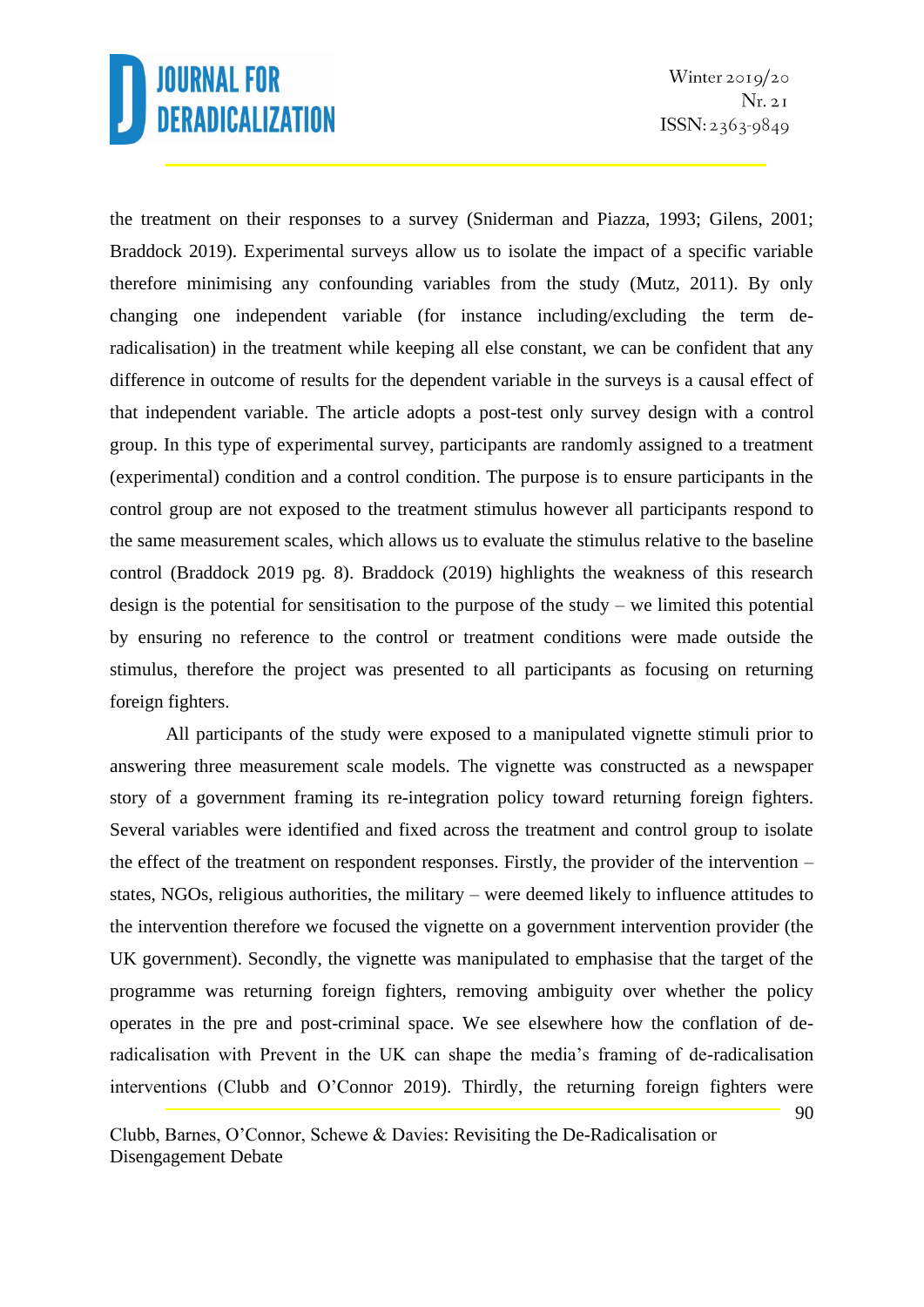Winter  $2019/20$  $Nr. 2I$  $ISSN: 2363-9849$ 

91

emphasised as ISIS fighters to ensure respondents focused on one type of fighter rather than, for example, considering anti-ISIS returning foreign fighters, given the potential differences in sympathy of the latter over the former. Fourthly, the geographical location of the intervention was limited to the UK due to the potential impact different locations may have on support for an intervention. For example, Neumann (2010) mentions how de-radicalisation is less likely to be supported in a Western state than it is in a non-Western state. Finally, an episodic framing of the counter-terrorism policy was also used across all groups to isolate the effect of the treatment, given how Iyengar (1991) illustrates how thematic and episodic framing would shape attitudes to counter-terrorism policy. Thus, the vignette focuses on the implementation of a re-integration programme in response to the issue of returning foreign fighters, it only describes the name and content of the re-integration programme from the government's perspective rather than discussing the issue thematically, which could involve discussing the consequences of re-integration or whether de-radicalisation is possible for example. Nevertheless, as we argue later on, while the use of episodic framing across the control and treatment groups is important methodologically, we cannot discount the possibility that the term de-radicalisation leads respondents to consider the issue thematically.

The study uses a  $2x2$  survey design, therefore varying two aspects of the vignette – the name of the programme and the programme content – thus producing one control group and three treatment groups (see Table 1). The name of the programme in the control group vignette was 'disengagement and desistance programme' and the treatment for the name variable was 'de-radicalisation programme', thus providing a baseline to ascertain the effect of the treatment. The programme content variable for the treatment group sought to highlight the specific interventions used in a de-radicalisation programme, therefore it stated the aim of the programme is to change radical ideology, linking radical ideology to terrorism. Of course, many programmes referred to as de-radicalisation do not explicitly aim to change radical ideology and many disengagement programmes do attempt to change radical ideology, however it is ideological change as an ends and means which defines and differentiates deradicalisation conceptually. By 'ends', the programme aims to lead to ideological change but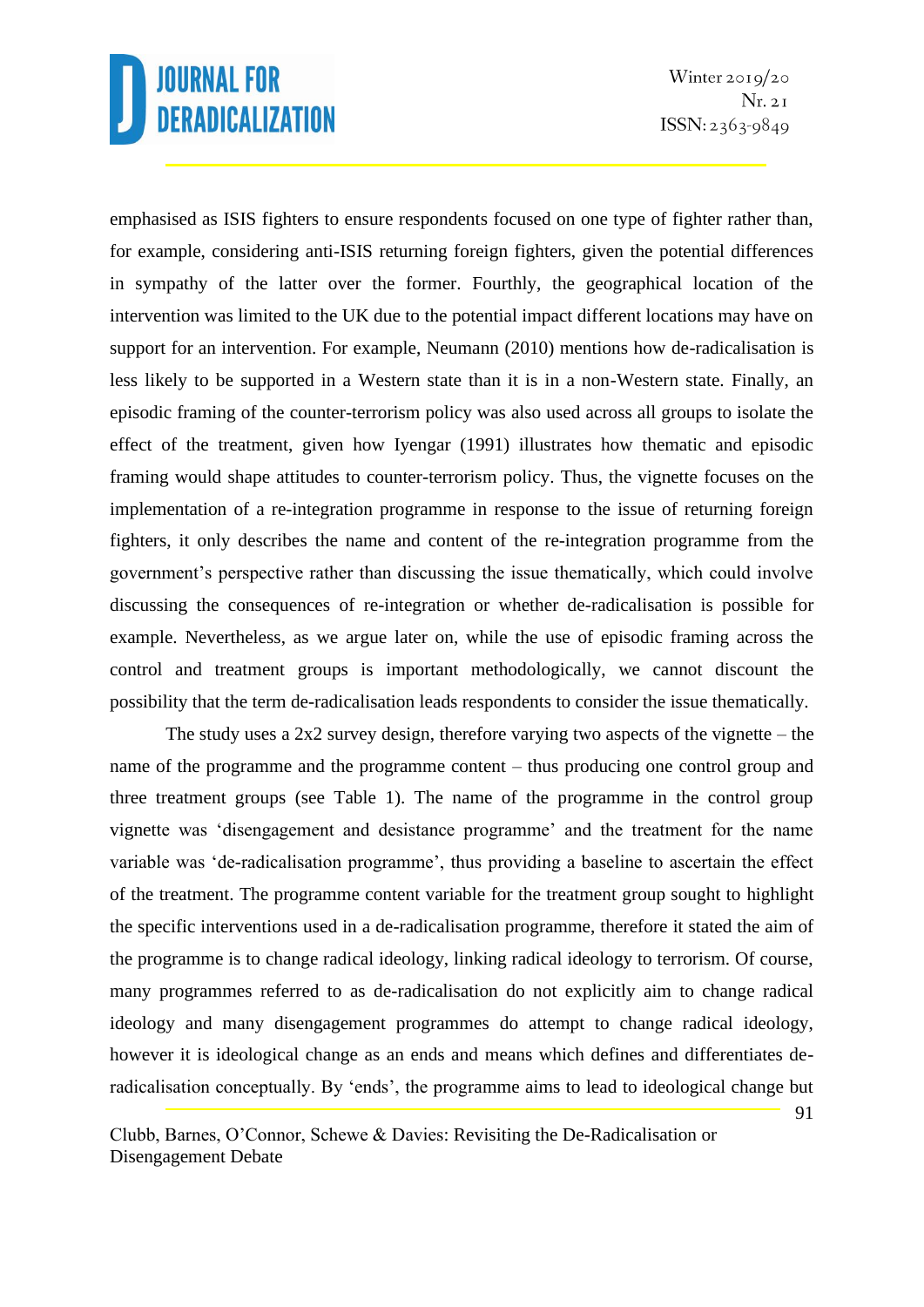this can be brought about by a range of intervention types (e.g. skills development, motivational interviews), and 'means' refers to the interventions programmes use that seek to change an ideology (e.g. ideological debates, the use of religious scholars). The treatment vignette which changed the content of the intervention contained both elements of a deradicalisation intervention. The disengagement control group content made no reference to ideological change as a means or end and framed the intervention as offering practical support to facilitate rehabilitation. Once again this represents an ideal type of disengagement as some de-radicalisation programmes also emphasise how they offer practical support and rehabilitation. The variation of the name and content of the programme in a 2x2 design was chosen to have a cumulative effect because the main aim of the project is to identify how deradicalisation changes attitudes to the programme.

| <b>Experiment Group</b> | <b>Programme Name</b><br><b>Programme Content</b> |                                            |
|-------------------------|---------------------------------------------------|--------------------------------------------|
| "Disengagement"         |                                                   |                                            |
| Control Group           | Disengagement and Desistance Programme            | No ideological change focus in programme   |
| "Derad/IC"              |                                                   |                                            |
| Treatment 1             | De-Radicalisation Programme                       | Ideological change a key part of programme |
| "Derad/Disengage"       |                                                   |                                            |
| Treatment 2             | De-Radicalisation Programme                       | No ideological change focus in programme   |
| "Disengage/IC"          |                                                   |                                            |
| Treatment 3             | Disengagement and Desistance Programme            | Ideological change a key part of programme |

#### **Table 1: Control and Treatment Group Configurations**

For the survey, participants were recruited and randomly allocated through Prolific. Prolific is used to advertise the survey to a database of respondents and respondents were filtered randomly to one of the four surveys on Online Surveys. Upon completing the survey, Prolific provides a unique identifier which links respondents' data held by Prolific (e.g. sex, profession, political alignment) with the responses to the survey questions.<sup>3</sup> A number of studies have used online platforms to recruit survey participants as they can overcome

<sup>&</sup>lt;sup>3</sup> Respondents were paid £1.20 for completing the survey, administered through Prolific. The project was funded through the Laidlaw Scholarship and the West African Centre for Counter Extremism. Ethical approval for the research was provided by the University of Leeds.

Clubb, Barnes, O'Connor, Schewe & Davies: Revisiting the De-Radicalisation or Disengagement Debate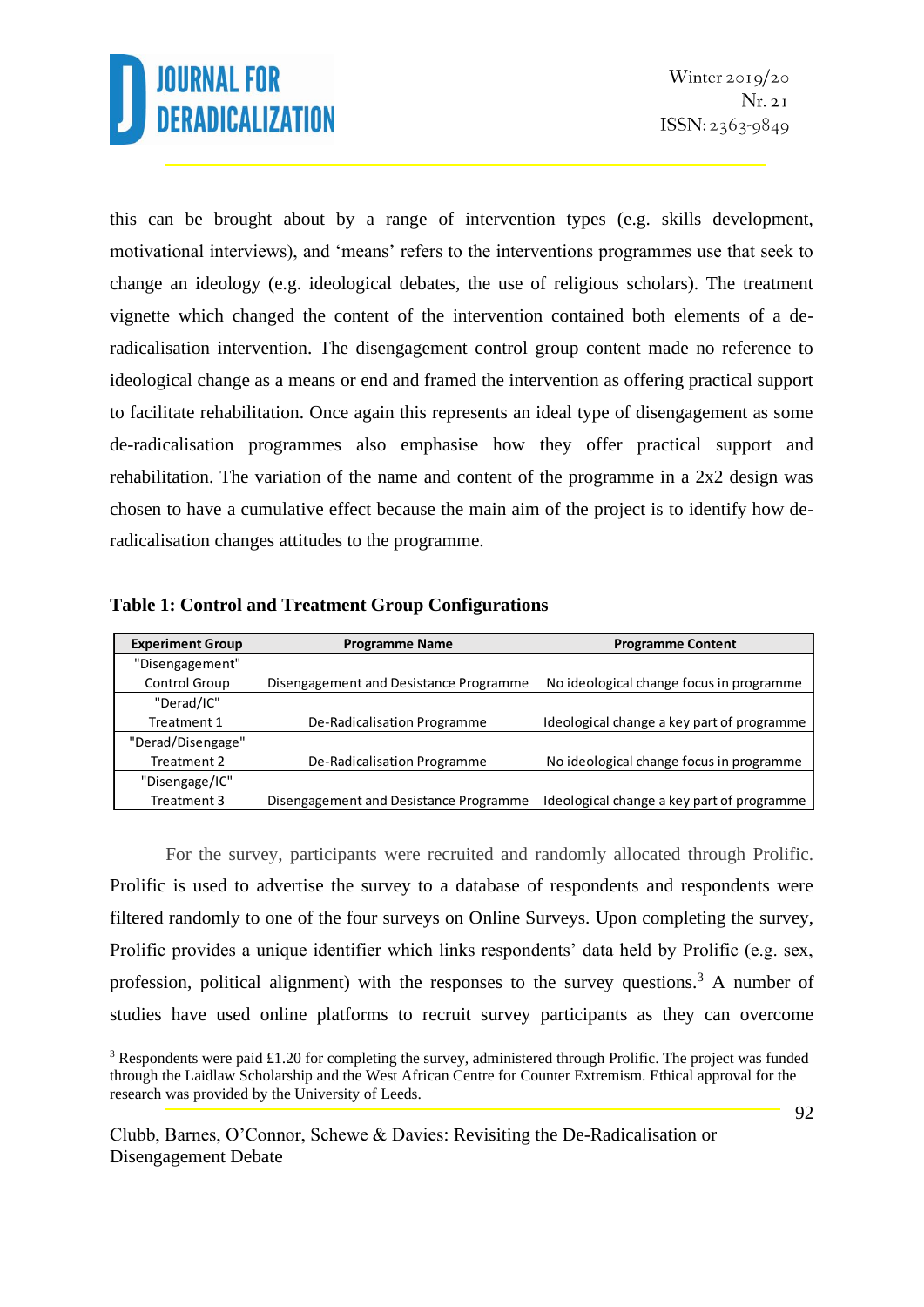Winter  $2019/20$  $Nr. 2I$  $ISSN: 2363-9849$ 

problems in other sampling methods and they provide ease of access to respondents broadly reflective of the UK (Heinrich et al, 2017). Online surveying has made running experimental surveys much more accessible and affordable as well as ideal for survey experiments (Campbell & Cowley, 2014). Approximately 150 participants were recruited in each of the four groups making 597 total participants. We excluded participants from taking part in more than one of the surveys and users were randomly allocated to each survey group. Participants were therefore assigned to the control or a treatment group randomly whereby every participant had an equal chance of being in each group. By randomly assigning participants to either a treatment or control group, we can ensure treatments are exogenous to the results and isolate causation (Morton and Williams, 2010). However, it is important to note that we are not claiming that this sampling method provides a representative sample – the objective of the experimental design is to provide internal validity between the control and treatment group rather than the survey to be representative of a general population.

Following exposing the respondents to the stimuli, they then responded to three measurement scales to ascertain the influence of the treatment which we analyse as three models. Following reading the vignette, respondents were asked: do you support the programme (model 1); does the programme make the UK safer (model 2); and does the programme reduce re-offending (model 3). While the first question aimed to identify general support, questions two and three were used to indicate perceived effectiveness. Safety to the UK was used as an indicator for effectiveness because the UK government framed its policy in these terms and state security is often the primary goal of such interventions. Furthermore, the contested nature of safety helps to capture views that attempting to de-radicalise can be counter-productive by challenging the safety of its citizens or its democratic values of freedom of speech. The question on re-offending was used because recidivism reduction remains the main indicator for the effectiveness of de-radicalisation (See Koehler 2016). Each question used a five-point Likert scale (strongly agree was measured on the higher end of the scale) and we included an option for respondents to answer 'don't know' which were excluded from the results*.* The data analysis consisted of participant responses being coded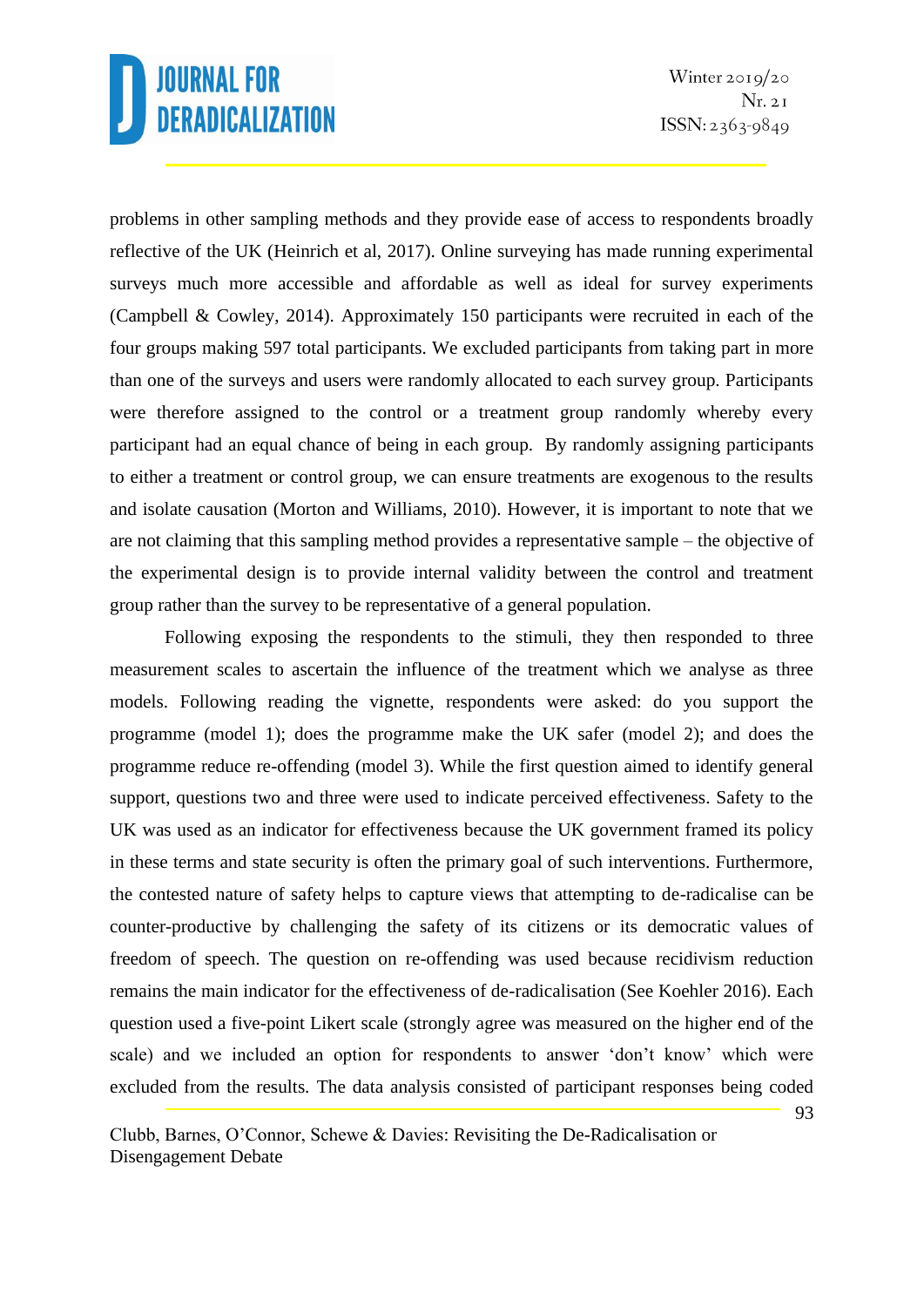into the Stata stats programme. An ANOVA test was carried out to compare the responses of the control group with each of the treatment groups, thereby indicating whether the difference between the control and treatment is statistically significant. Given the aim of the research was to identify whether the inclusion of de-radicalisation in the framing of a re-integration programme changed attitudes relative to the disengagement framing, the method was appropriate to provide assurance that the difference in the mean of each group was not by chance.

#### **Findings**

The hypothesis of the study was the inclusion of de-radicalisation into the framing of a government's returning foreign fighter re-integration programme would change respondent's attitudes (in either direction) to the programme in comparison to a control group which did not include de-radicalisation. The significance behind the hypothesis would be to show how de-radicalisation changes support and perceived effectiveness of a programme, which can then potentially impact upon the actual delivery and success of the programme. Initially we provide a set of descriptive statistics looking at the dependent variables and breaking them down by treatment group. We then move onto conduct a series of ANOVA models to test the effects of the different experimental treatments on the three dependent variables. We examine treatment effects on support for the programme, perceptions of security, and perceptions of recidivism reduction.

As shown in Figure 1, we see that respondents tend to cluster around the mid-point of the scale (5 = strongly agree; 1 = strongly disagree) regardless of question asked, suggesting that there is some uncertainty about the re-integration programme, whether this includes or excludes de-radicalisation. We do observe that support for de-radicalisation programmes are significantly higher than perceptions of effectiveness and security with the exception of the control group (disengage/disengage). The lack of significant differences between support, security and recidivism reduction in the control group compared to the treatment groups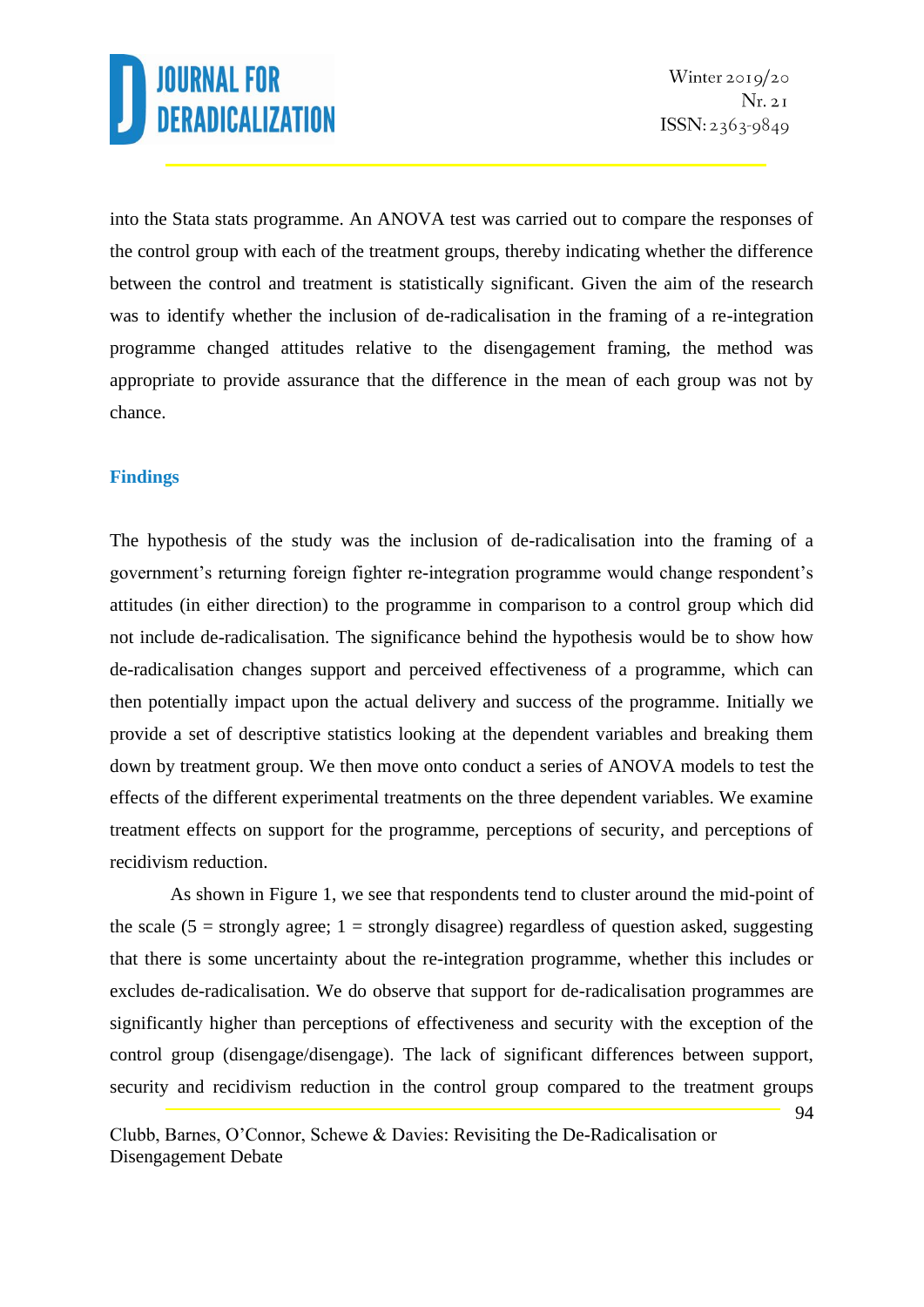

suggests that the experimental stimuli have widened perceptions between support and perceptions about both security and recidivism, a finding we will discuss in more detail below.

### **Figure 1: Mean Attitudes Towards the Re-Integration Programme - All Respondents and by Treatment Group**



One potential criticism of the study is it uses single-item measures as dependent variables, yet we use this approach in line with other studies that have deployed experimental survey designs (Johns and Davies, 2014; Heinrich et al 2017; Johns and Davies, 2019). Furthermore, we check whether the respondents see the three dependent variables as being conceptually different. Conducting a Variance Inflated Factor (VIF) test we find no evidence of strong multicollinearity between the variables (see Table 2). None of the VIF scores come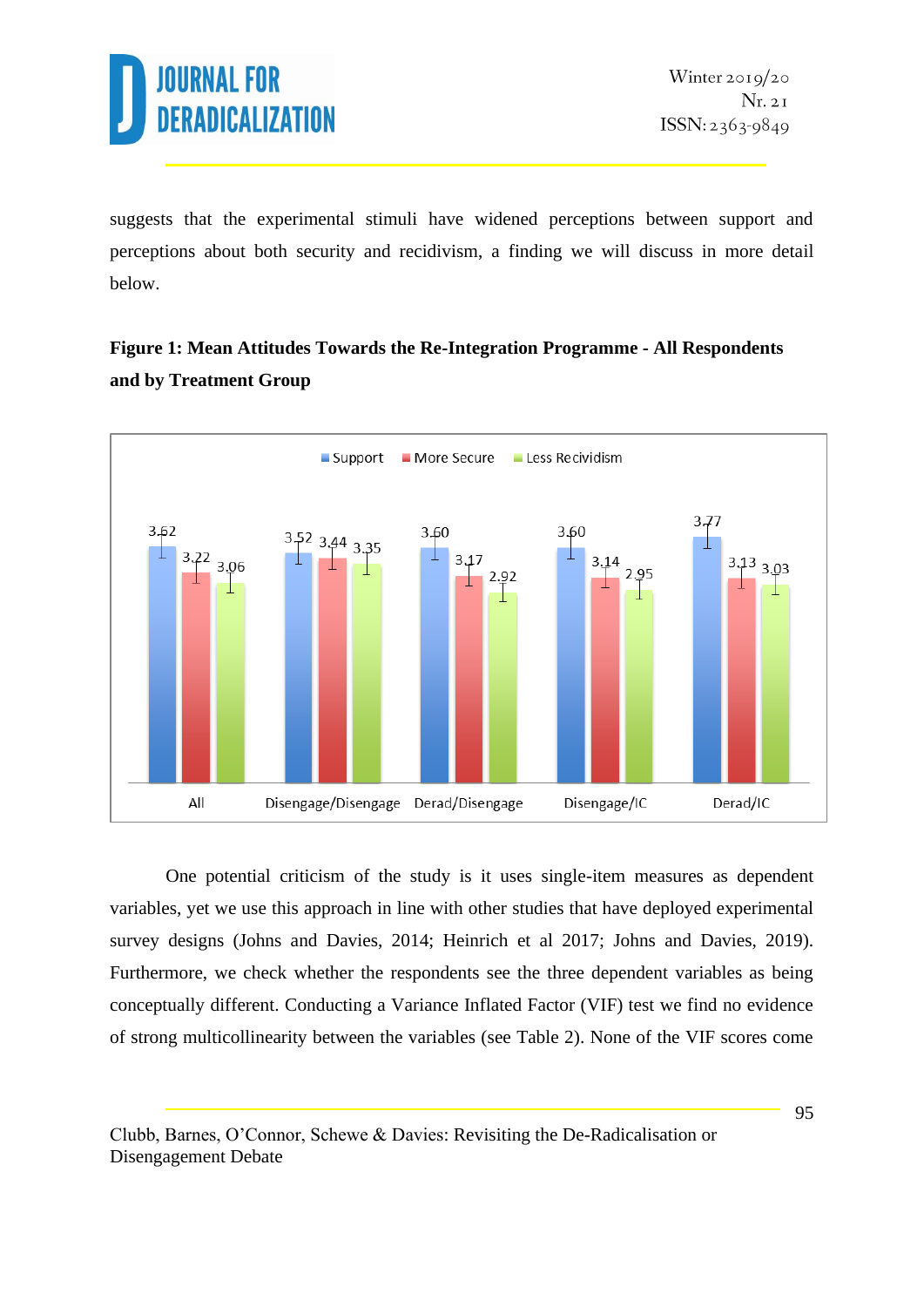

anywhere close the critical 5 value and as such we are confident that respondents were conceptually able to differentiate between the variables.

| Variable        | VIF  | 1/VIF |
|-----------------|------|-------|
| Support         | 1.66 | 0.6   |
| More Secure     | 2.12 | 0.472 |
| Less Recidivism | 1.84 | 0.544 |
| Mean VIF        | 1.87 |       |

### **Table 2: Variance Inflation Factor Test**

For our ANOVA results we present the findings both as a table and a set of marginal effects graphs that show effective sizes with respect to the control group. Moving onto the first set of ANOVA models (Table 3) we find that the F-Score for models 2 and 3 are significant: the experimental treatments make a difference to public perceptions of the programmes to reduce the risk of recidivism and to increase security. The  $\eta^2$  values for each of the models tell us the effect sizes of the treatments. Looking at the respective  $\eta^2$  values for all three models we see that the experimental treatments had the greatest effect on recidivism with a  $\eta^2$  of .026, whereas for perceptions of security the effect was .014 and for support of the programme the impact was at its lowest at .007. When looking at model 1 on support for the programme, we find that the experimental conditions make no statistically significant difference to overall support. Relabelling and changing the content of the programmes will have a greater impact on respondent perceptions of the risk of recidivism than on national security or programme support. However, when we examine the marginal effect graphs, we develop a better understanding of how respondents view.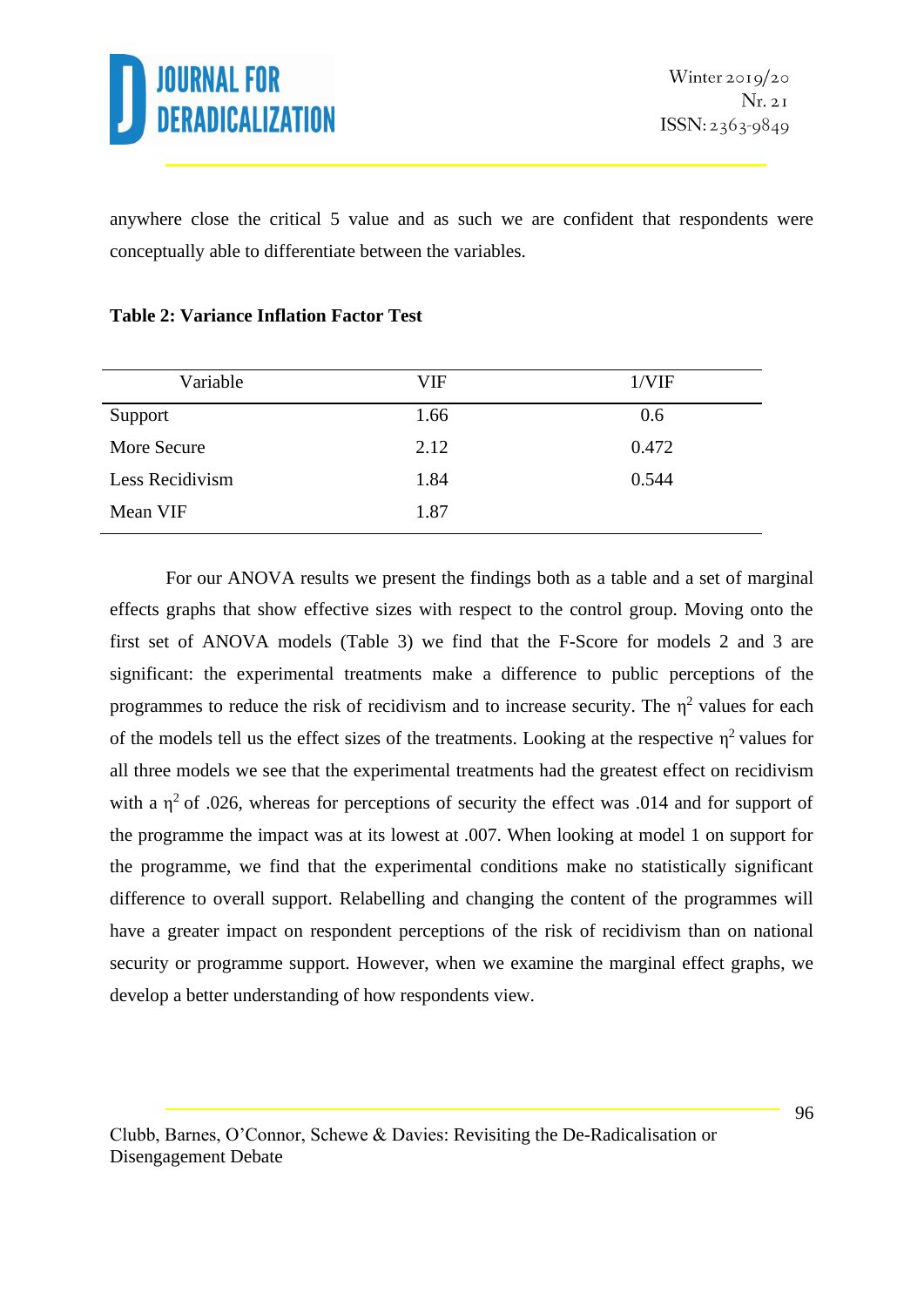

#### **Table 3: ANOVA Models**

|                   | <b>Model 1</b> | <b>Model 2</b>  | <b>Model 3</b>    |
|-------------------|----------------|-----------------|-------------------|
|                   | <b>Support</b> | <b>Security</b> | <b>Recidivism</b> |
| <b>Partial SS</b> | 4.608          | 8.585           | 15.277            |
| <b>MS</b>         | 1.536          | 2.862           | 5.092             |
| <b>F-Score</b>    | 1.35           | $2.56**$        | $4.60***$         |
| $\eta^2$          | .007           | .014            | .026              |
| $\mathbf N$       | 548            | 549             | 524               |
| <b>AIC</b>        | 1629.426       | 1623.104        | 1544.303          |
| <b>BIC</b>        | 1.536          | 1640.337        | 1561.340          |
| <b>Root MSE</b>   | 1.066          | 1.058           | 1.05214           |

\*\*\*>0.01 \*\*>0.05 \*>0.10

Figure 2 presents the marginal effects of the treatments on respondent attitudes towards the re-integration programme. The redline represents the control group, if the 95 per cent confidence intervals overlap with this redline we are unable to say that the effect of the treatment was significant in relation to the control group. Likewise if the confidence intervals overlap with the other treatment groups we are unable to say that one particular treatment is more effective than another. Importantly, the results are in a dramatically different direction to the other models – the treatment effect increases support for the programme. With regard to support for the programme, we observe that two of the treatments are statistically indistinguishable from the control group and one treatment increases support, although only at the 90 per cent level. Thus, the inclusion of de-radicalisation within the framing of the reintegration programme makes no statistical difference in the framings which are mixed but makes a statistical difference – *slightly increasing support for the programme* – in the framing which most explicitly refers to de-radicalisation. The main significant conclusion to draw

Clubb, Barnes, O'Connor, Schewe & Davies: Revisiting the De-Radicalisation or Disengagement Debate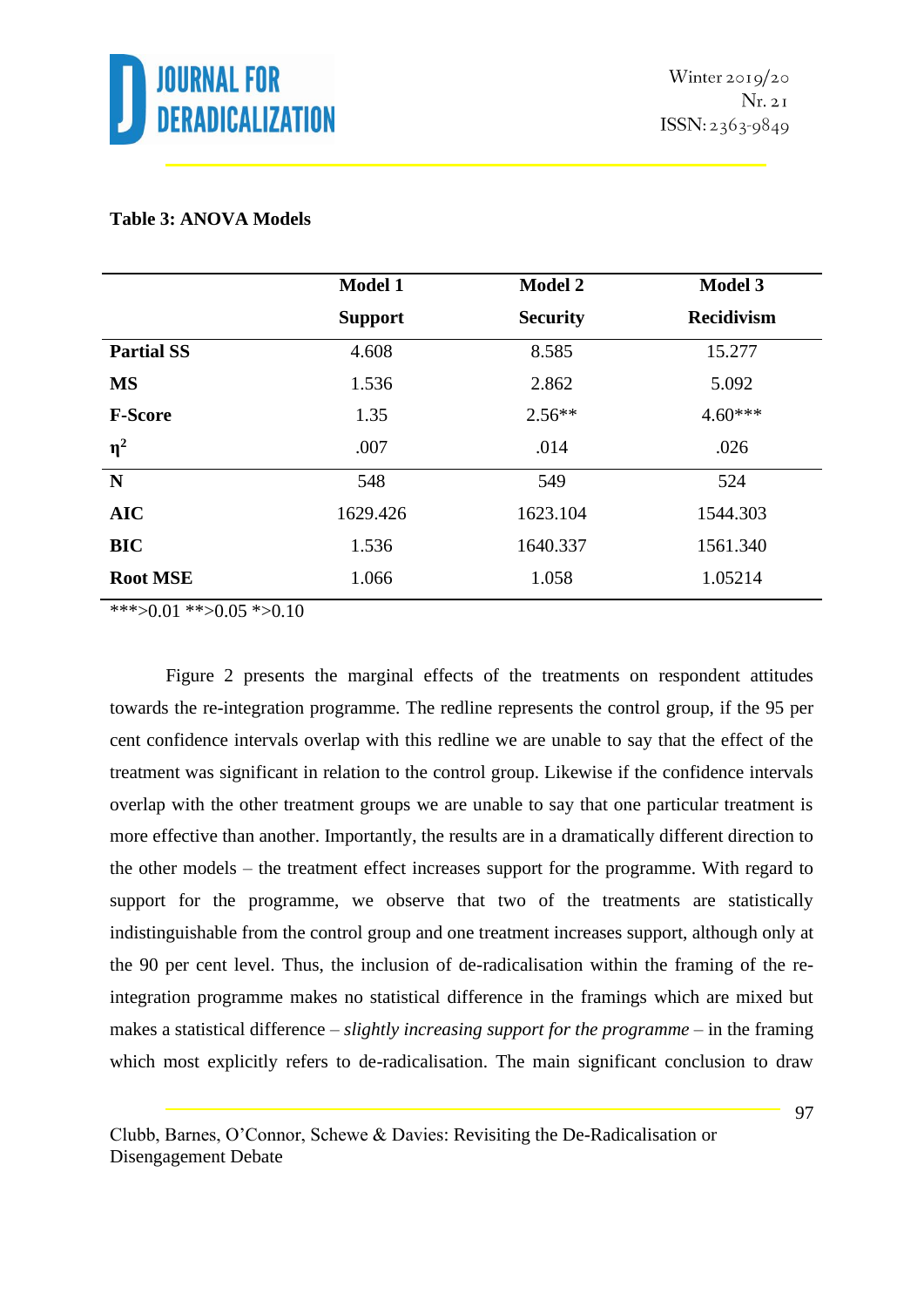

from this finding is the inclusion of de-radicalisation does not *decrease* support for the programme, which is important given assumptions that de-radicalisation is likely to be unpopular among the public; instead, we find that it makes no difference to support and possibly even increases support to a small degree.



**Figure 2: Marginal Effects on Support for the Re-Integration Programme**

Figure 3 presents the marginal effects relating to model 2, which examines respondent perceptions about whether the re-integration programme makes the UK more secure. All of the experimental conditions in model 2 are significantly lower than the control group. While the treatment effect for model 1 saw either no statistical difference or an increase in support, the treatment effect for model 2 shifts responses in the opposite direction. We see that all three experimental conditions *reduce* respondents' beliefs that these programmes will make the UK more secure in comparison to the control group. We find no distinguishable difference

Clubb, Barnes, O'Connor, Schewe & Davies: Revisiting the De-Radicalisation or Disengagement Debate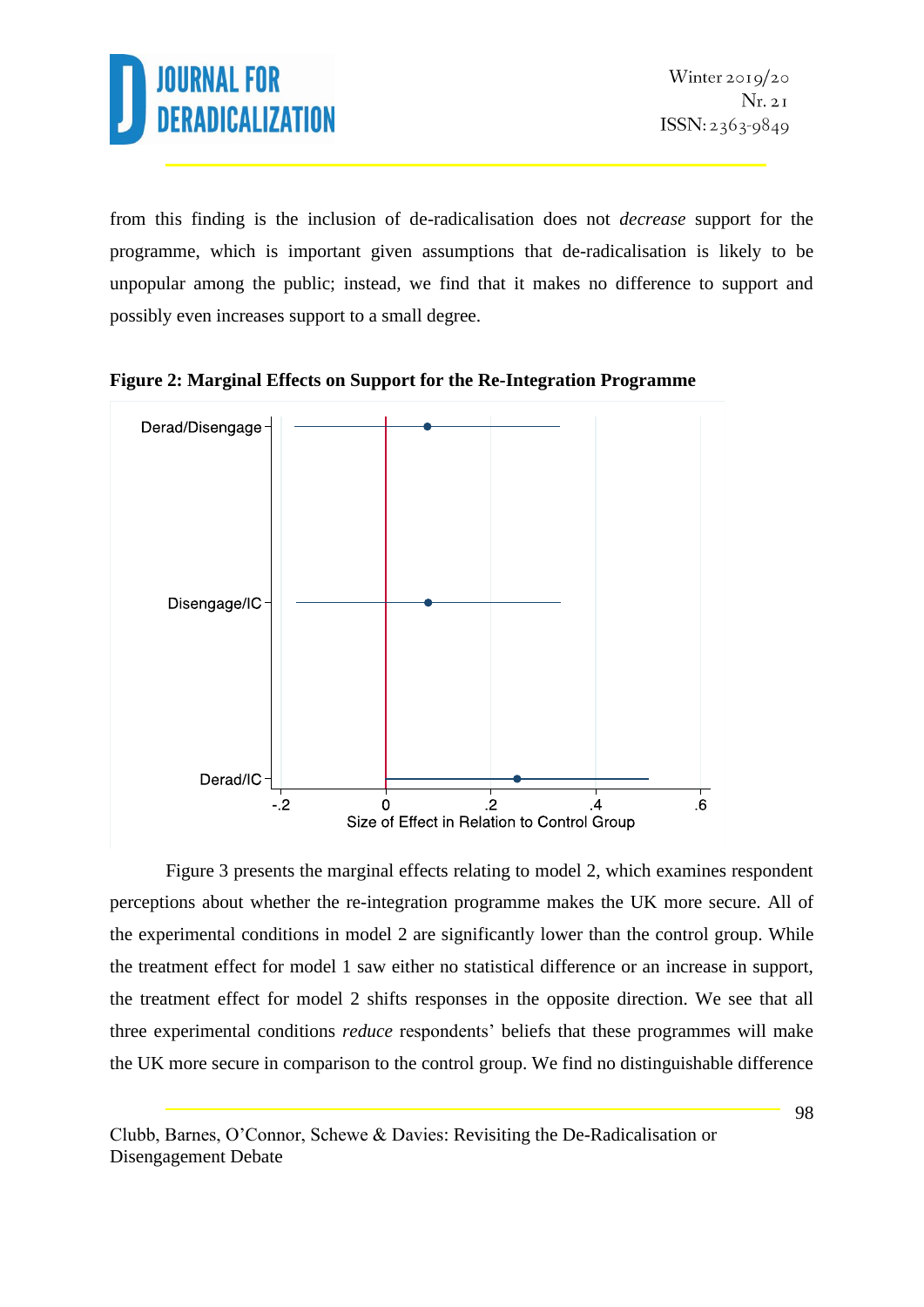between the experimental treatments, rather they all simply lack the credibility to convey an improvement in UK national security as a function of relabelling and changing the content of the programmes. The findings suggest that support for the programme is not necessarily related to perceptions of whether it will improve security: a programme labelled as deradicalisation and containing de-radicalisation content will slightly *increase support* for a reintegration programme *and decrease* the perception it makes the nation safer.





99 Figure 4 presents the marginal effects graph for model 3, which details responses on whether the programme will reduce the likelihood of reoffending (i.e. recidivism). As can be seen in Figure 4, all of the experimental conditions are significantly lower than the control group. All of the treatments reduce perceptions that the programme will be effective at reducing the likelihood of terrorists reoffending. Given the primary rationale for de-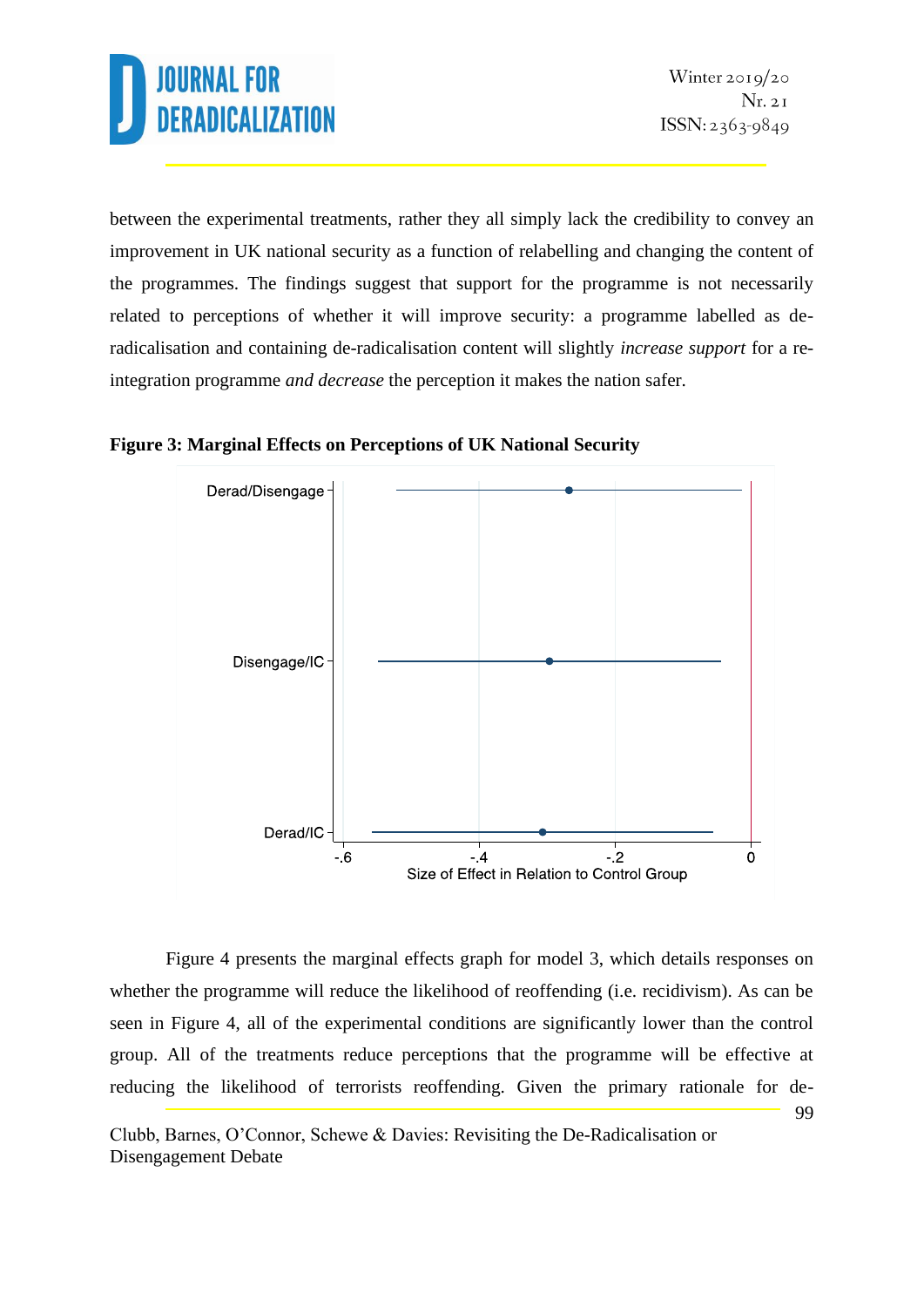Winter  $2019/20$  $Nr. 2I$  $ISSN: 2363-9849$ 

radicalisation interventions is they offer a reduction in the risk of recidivism over other forms of intervention, it is surprising that any reference to de-radicalisation decreases respondent's perception of a programmes' efficacy in this regard, over programmes that exclude deradicalisation entirely. However, each of the treatments have a similar effect with no one experimental condition being significantly more likely than another to reduce perceptions about recidivism compared to the control group. We also see that the effect sizes are on average stronger than the treatments in model 2 and 3 which supports the  $\eta^2$  discussed above. However, the difference in strength is not statistically significant. The treatments in both models 2 and 3 undermine perceptions of security and reduced recidivism to a similar level. In sum, de-radicalisation has a significant effect on how a re-integration programme is perceived: emphasising de-radicalisation within a programme reduces the perceived effectiveness of the programme but paradoxically either increases support or does not change support. The findings are important because they challenge the assumption that deradicalisation programmes are likely to be unpopular (Neumann, 2010), it suggests that framing a programme in terms of disengagement and desistance is more likely to boost the perceived effectiveness of the programme, and that support for a re-integration programme framed in terms of de-radicalisation is not necessarily related to its perceived effectiveness (at least in terms of national security and recidivism reduction).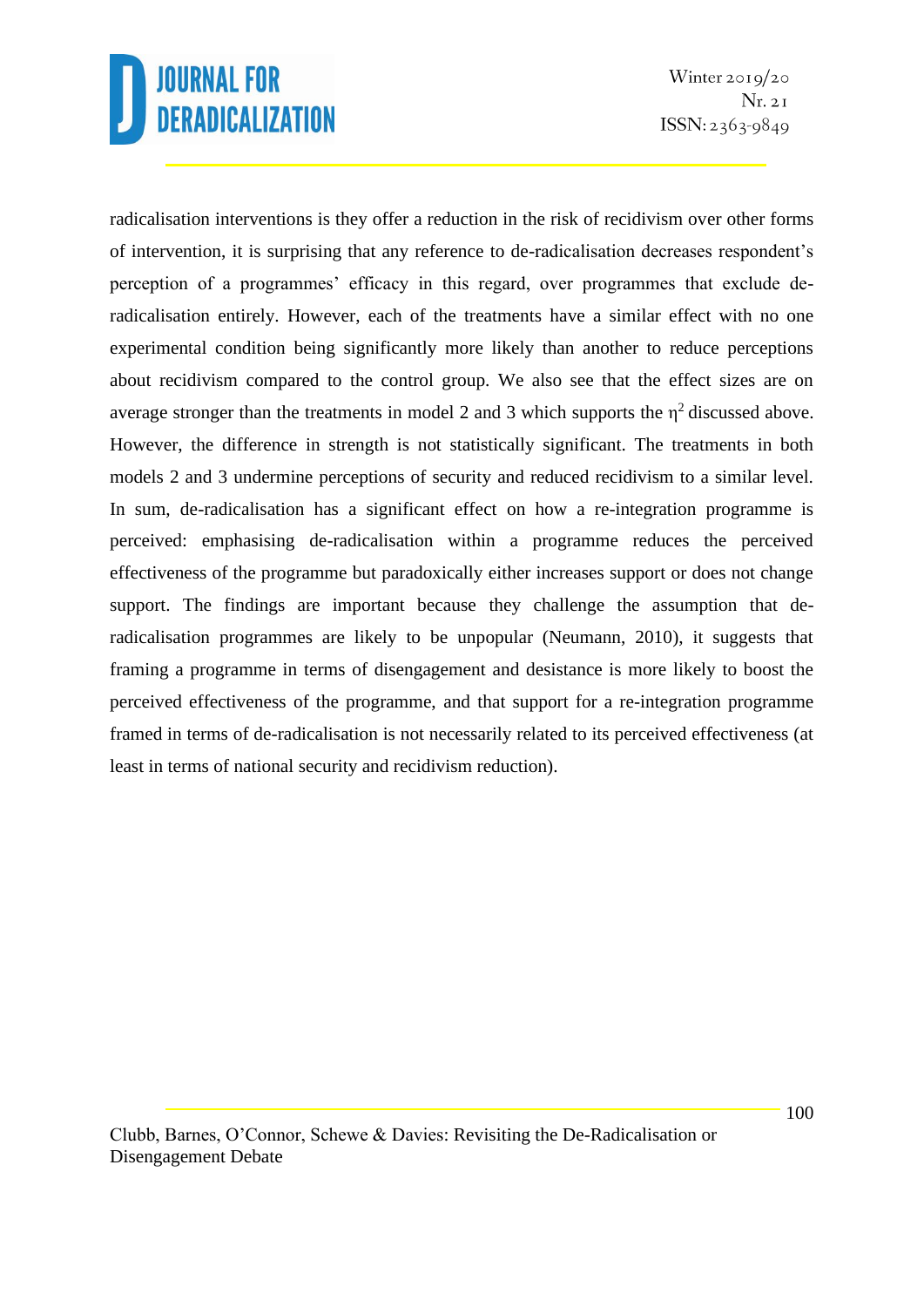

### **Figure 4: Marginal Effects on Perceptions of Recidivism**



The results of the survey experiment show that programmes framed in terms of deradicalisation changes attitudes to the programme in comparison to a programme which excludes it. The experiment sought to isolate the effect of the treatment by exposing respondents to a similar situation and the findings show that attitudes to a re-integration programme for returning foreign fighters vary according to what the programme is called and what are the objectives and means of the programme. While for several reasons it was difficult to hypothesise which direction the change in attitudes would go, the results are unexpected in the sense the treatment effect is not consistent between support and perceived effectiveness: instead, the treatment increased support for the programme but also made respondents perceive it to be less effective. Based on the survey experiment results, a re-

Clubb, Barnes, O'Connor, Schewe & Davies: Revisiting the De-Radicalisation or Disengagement Debate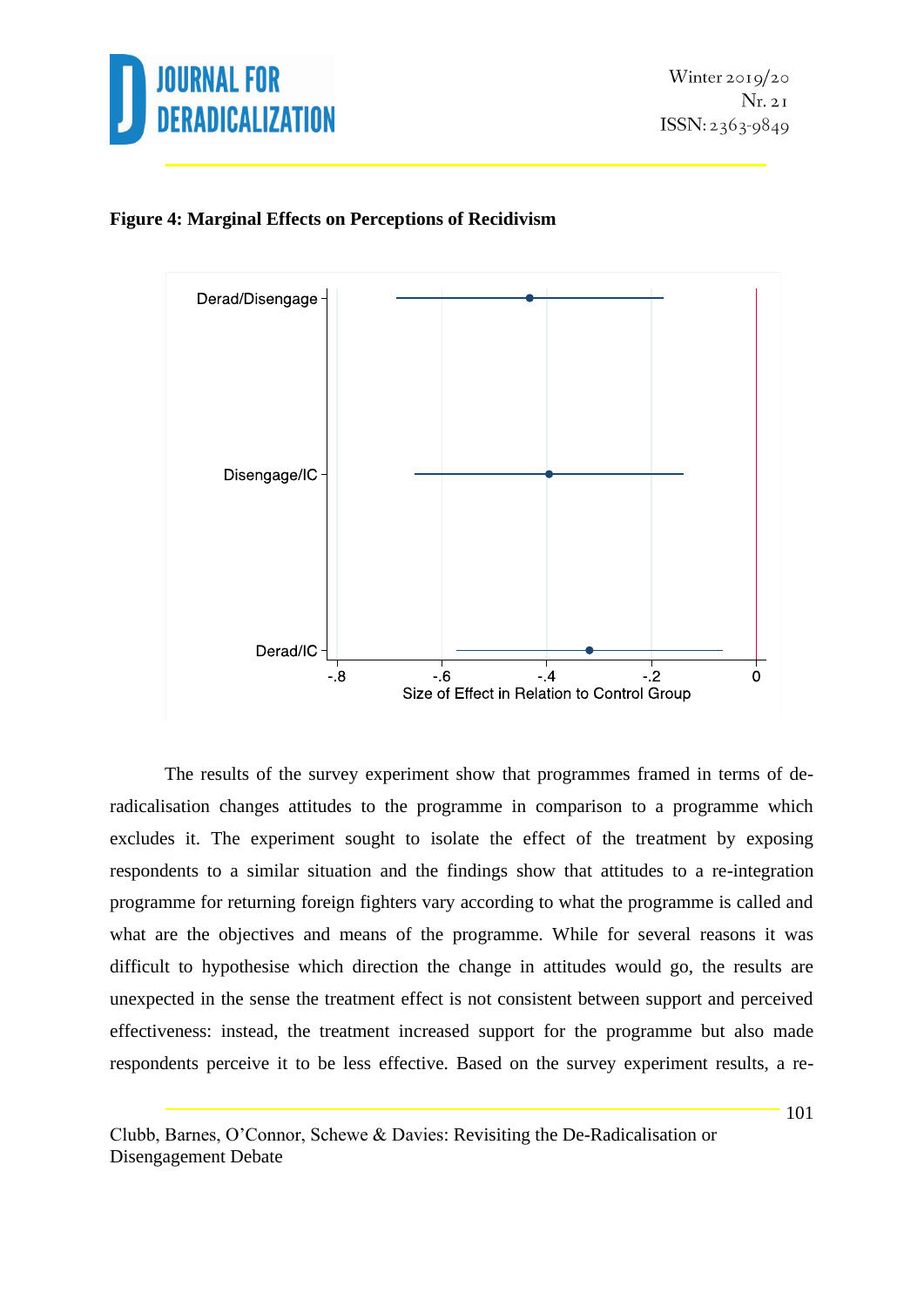Winter  $2019/20$  $Nr. 2I$  $ISSN: 2363-9849$ 

102

integration programme framed in terms of disengagement and desistance, excluding reference to de-radicalisation and ideological intervention, is likely to generate relatively less opposition to the programme and fewer people questioning its effectiveness. A programme framed in terms of de-radicalisation is likely to marginally increase support for the programme but also decreasing perceived effectiveness, also ironically in the key area – recidivism reduction – which is used to justify the contribution of de-radicalisation over other interventions. Finally, it is also worthwhile highlighting how much support there is for the re-integration programme across all groups. While of course our focus is on the comparability between the treatment and control group and all four groups are not representative, in the context of hostile media reporting and the perception that UK's policies on the matter are 'toxic' (Clubb and O'Connor 2019), our findings do provide some indication that the government policy (however framed) is largely supported.

#### **Discussion**

Research on de-radicalisation has primarily focused on the effectiveness of programmes, specifically how such programmes can be measured and whether they are even necessary to reduce the risk of recidivism. Thus, when considering to what extent de-radicalisation is supported, whether by the public or by the media, it may be reasonable to assume that support is linked to perceived effectiveness. Yet the survey experiment findings provide evidence that indicate support for de-radicalisation is not linked to perceived effectiveness: perceived effectiveness of programmes declined among respondents when de-radicalisation was included in the programme *despite* support increasing (in at least one treatment group). Of course, the two questions do not capture all aspects of what may constitute an effective programme nevertheless reducing the likelihood of re-offending is a fundamental claim of deradicalisation programmes. The UK government frames its own programme's objectives in terms of increasing safety but the fact that respondents felt the programme does not make the UK safer when the programme is framed as 'de-radicalisation' instead of 'disengagement and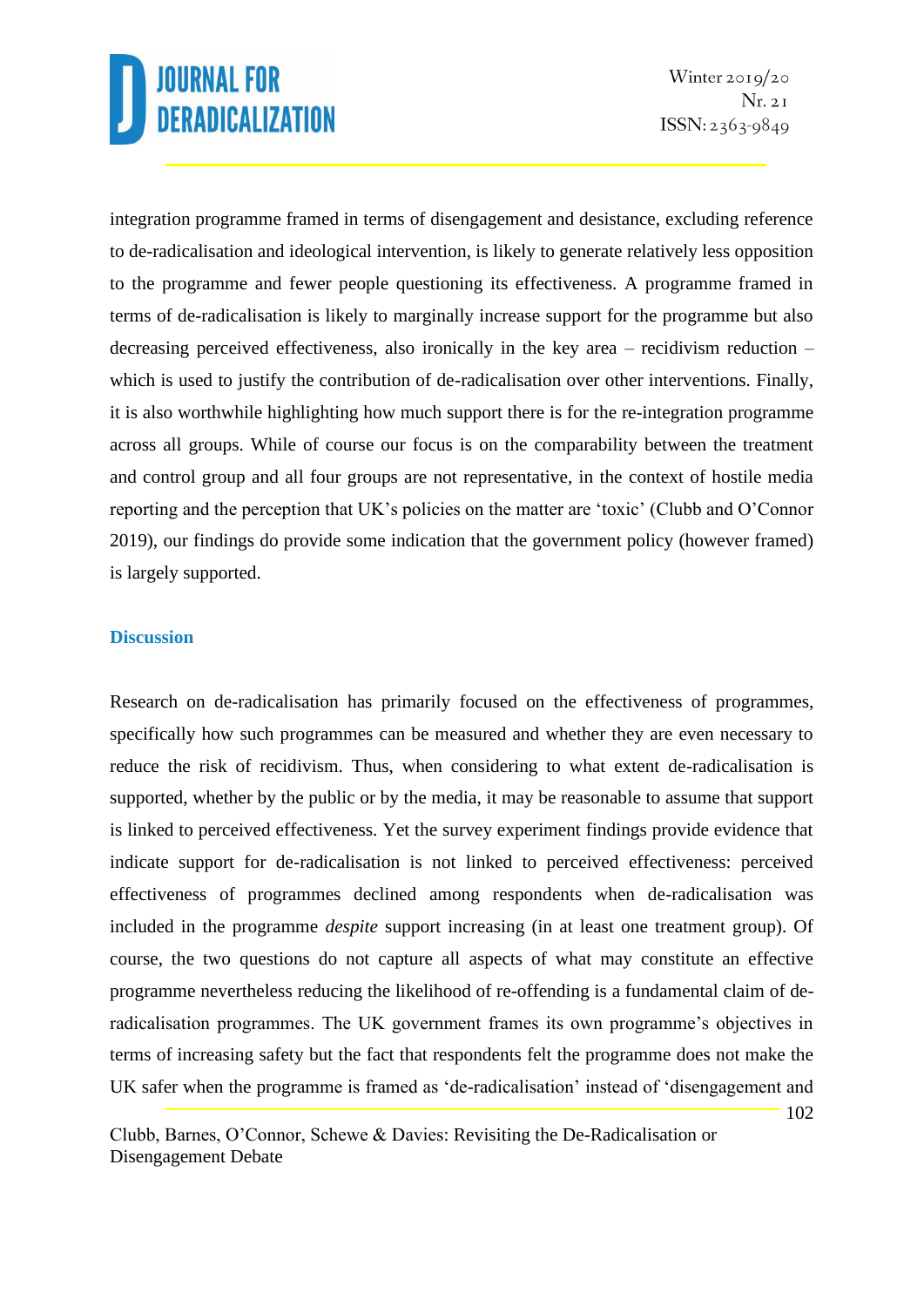desistance', or when the objective of the programme is to facilitate de-radicalisation, provides a good indication of the respondents' perception of how effective the programmes are in achieving their fundamental objectives. The results show that there are consequences for labelling a programme as de-radicalisation or publicly including de-radicalisation objectives within a programme: perceived effectiveness declines *despite* entrenching support for the programme.

The disconnect between support and perceived effectiveness suggests there are reasons other than effectiveness which accounts for why respondents were more supportive. While further research is necessary to expand upon what influences support for re-integration programmes and de-radicalisation, one noteworthy point worth considering is how deradicalisation as a discourse accounts for this polarising effect (insofar as support increases while perceived effectiveness declines), specifically in the undefined and contested problem it seeks to address. It is possible to support a policy despite thinking it may not be effective yet the interesting question is why one policy-framing invokes ineffectiveness over another where there is little evidence either way on the matter? One argument is there is something internal to the logic of de-radicalisation that communicates a lack of efficacy and limited agency, something which the technical and neutral language of 'disengagement and desistance' does not convey. Inclusion of de-radicalisation may inadvertently frame the problem as unsolvable or at least more difficult to resolve by invoking wider psychological traits, structures, religions and cultures within individuals and society which are more challenging to address, and therefore for some respondents de-radicalisation of returning foreign fighters represents an unrealisable utopia. From this perspective, not only do de-radicalisation programmes face significant practical and normative problems (Koehler, 2017; Pettinger, 2017) but also their ability to generate wider support is self-defeating in that it makes programmes seem less effective. In effect, the use of de-radicalisation may shift a programme's goal-posts beyond what is realistically achievable.

Another similar point relates to the type of frames which de-radicalisation invokes that disengagement does not in terms of the attribution of responsibility for an issue and therefore

Clubb, Barnes, O'Connor, Schewe & Davies: Revisiting the De-Radicalisation or Disengagement Debate

103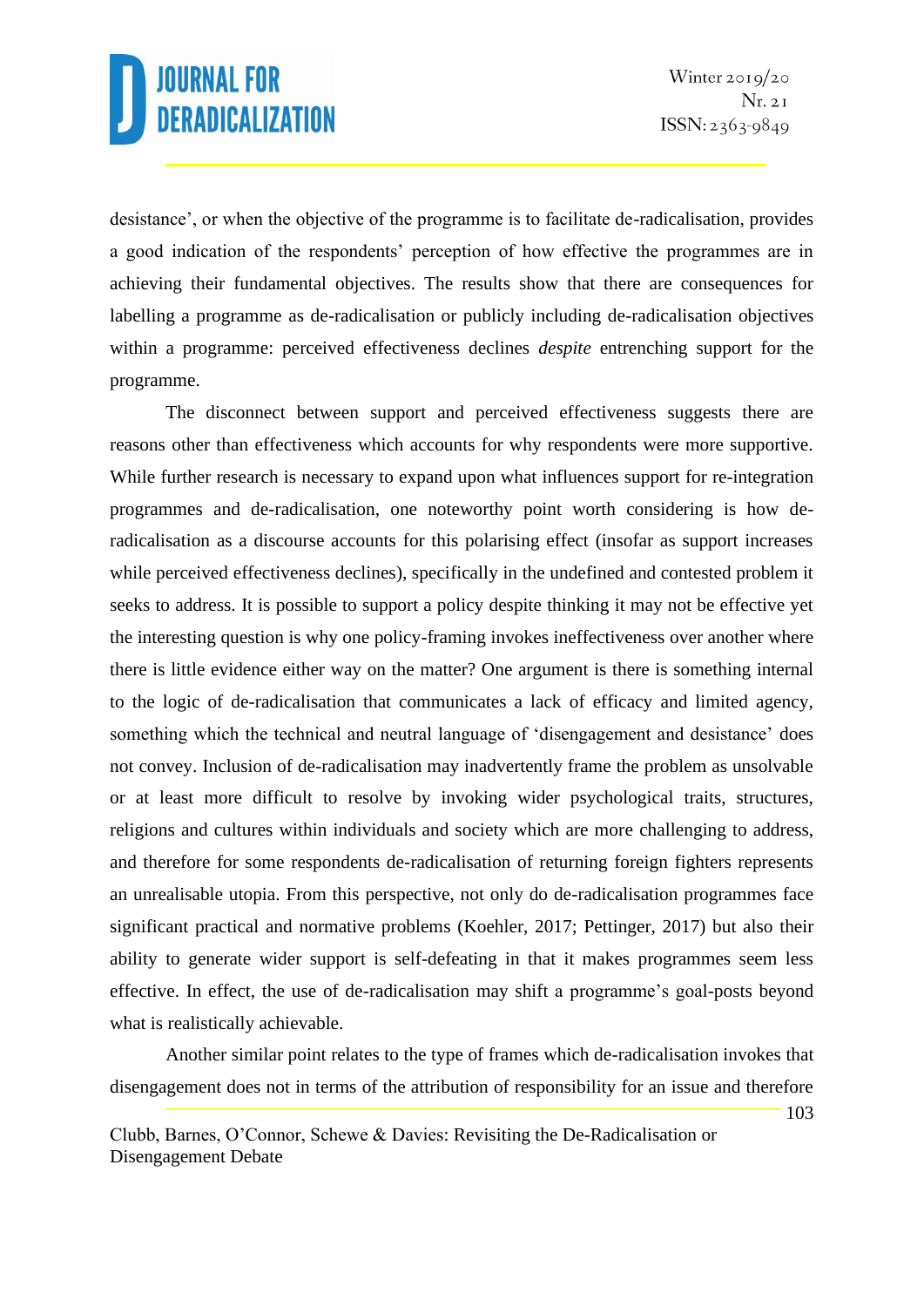Winter  $2019/20$  $Nr. 2I$  $ISSN: 2363-9849$ 

the identification of a solution (Iyengar 1991). From this perspective, one could argue that the inclusion of de-radicalisation in policy frames the issue thematically because the term communicates a narrative of change and automatically attributes responsibility, in addition presumably to invoking further associations among respondents than a neutral, technical term would. Building on Iyengar's argument, the direction of attitudinal change produced by the treatment can be linked to de-radicalisation framing the issue thematically while disengagement and desistance was consistent with the episodic framing of the vignette. Iyengar argues that such thematic framing of terrorism (a) increases respondents' responsibility attributions for terrorism to a variety of inadequate societal conditions, and (b) polarises treatment attributions for counter-terrorism policy to either prescribing improvements in societal conditions or stronger punishment as appropriate treatments. These sharply diverging patterns may well account for the polarising effect of de-radicalisation: greater opposition for the treatment could derive from the perceived misattribution of the problem to ideology and the counter-productive consequences this invokes (i.e. the suspect community narrative); greater support for the treatment may locate the problem in governments not doing enough to tackle ideology and/or tackling ideology may be viewed as a punitive measure, which could account for why it invokes support from some respondents but also a decline in perceived effectiveness (i.e. it does not matter it works but merely that the government is a) 'doing something' and b) is punitive in an ideational sense. These are possible (theoretical) explanations for why the language of de-radicalisation has a causal effect on attitudes toward a re-integration programme, and while we find them compelling it is not to exclude other possible explanations that future research will elaborate on.

From a practitioner perspective, this trade-off between (slightly) increased support and decreased perceived effectiveness might be an opportunity or a constraint. This point comes back to why re-integration programmes require support and from whom support is preferable. An evaluation of a Dutch re-integration programme indicates that perceived effectiveness may be important for multi-agency partnerships (Schuurman and Bakker, 2016), which are fundamental for any re-integration programme, because different institutions need to share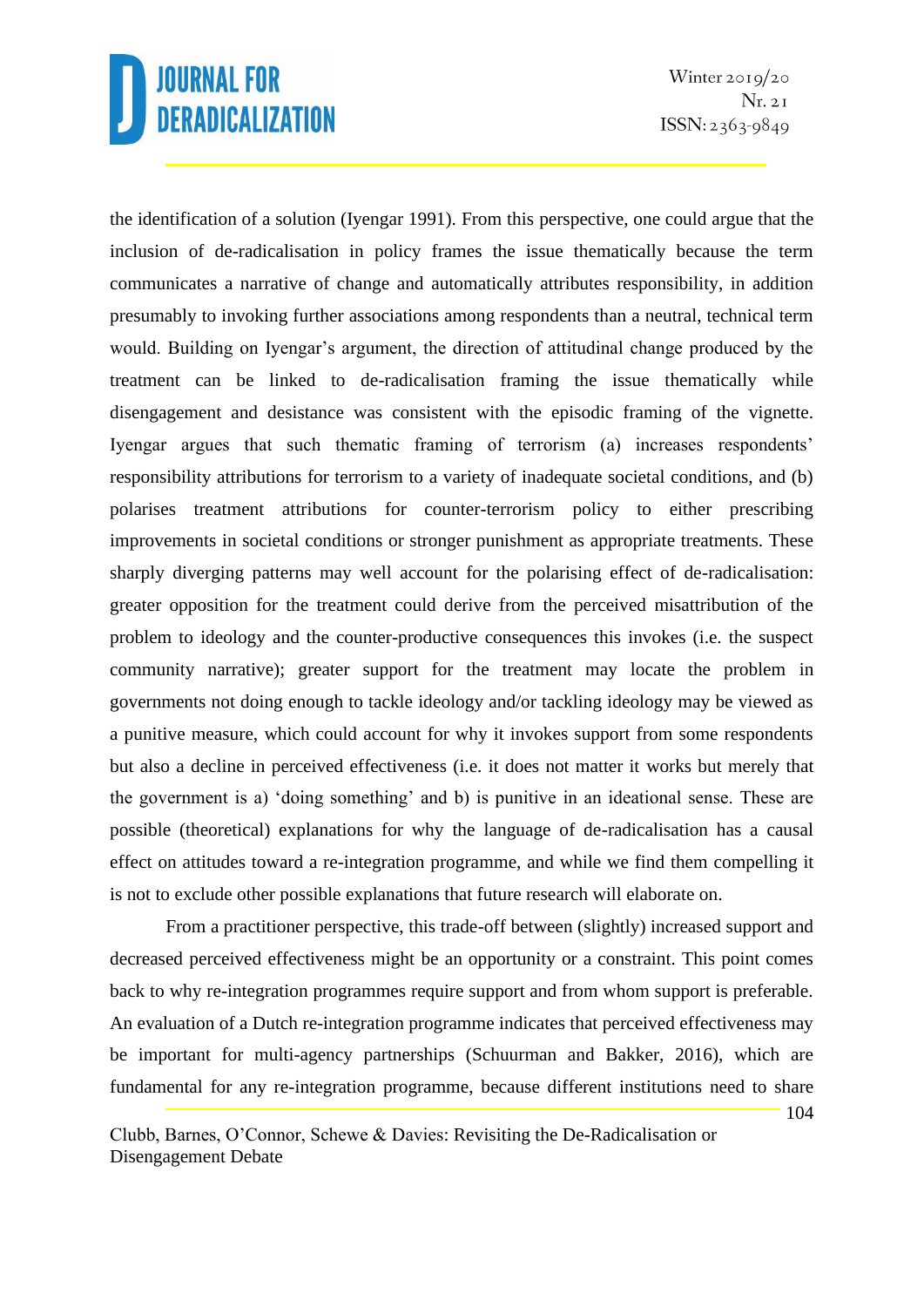Winter  $2019/20$  $Nr. 2I$  $ISSN: 2363-9849$ 

relevant information for assessing risk and developing appropriate support packages, hence they need to trust each other (RAN, 2018). Of course, it is reasonable to assume that the evaluation of effectiveness by government and judicial stakeholders would be evidence-based and therefore not affected by the terminology a programme uses, or they would assume that de-radicalisation objectives are de facto in/effective. Nevertheless, given re-integration programmes draw upon a wide range of stakeholders in society, references to deradicalisation in the programme may also reduce the perceived effectiveness among stakeholders and challenge co-operation. First-line practitioners may also benefit from generating support for a programme among the wider public and our study indicates that deradicalisation to an extent makes people more willing to support the re-integration of foreign fighters than a programme which does not frame its work in terms of de-radicalisation. While we need to exercise caution on the generalisability of the findings, we can see this as potentially important where there is resistance to re-integration such as in Nigeria – arguably extensive framing of re-integration in terms of de-radicalisation can increase support. However, it is worth mentioning that while de-radicalisation framing (in the label and content of a programme) may increase support for a re-integration programme among a potential 'general population', the impact of this treatment was relatively small and it cannot be assumed that a small increase in support would occur among sections of society most useful in delivering the programme and the most requiring support in order to facilitate reintegration. While more research is required on this point, if de-radicalisation does not increase support among members of society who are integral to the success of re-integration, for example if it decreases support among communities whose co-operation is important, then framing a programme as de-radicalisation could be counter-productive. Thus, in terms of generating public support, there appears to be a potential advantage in *not* using a deradicalisation framing in order to generate greater attitudinal support for a re-integration programme. Instead, framing a policy in terms of disengagement and desistance, while to some extent generating relatively less support, was more consistently supported and raised less opposition.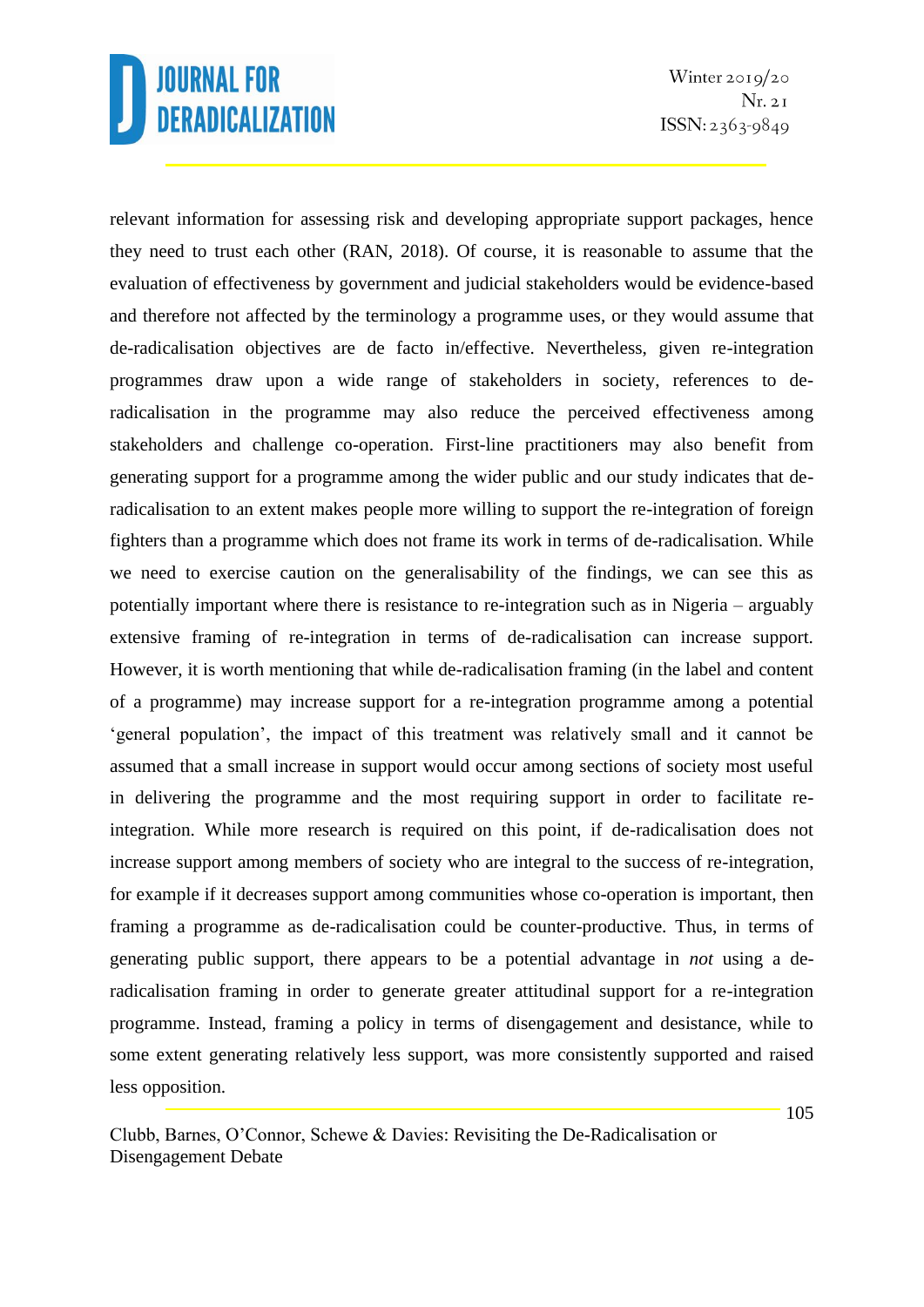Winter  $2019/20$  $Nr. 2I$  $ISSN: 2363-9849$ 

106

Thus, from the perspective of generating public support and good public relations, the study's findings suggest practitioners are best to avoid framing re-integration programmes in terms of de-radicalisation because: a) the increase in support is small and in some cases is statistically insignificant; b) there is uncertainty in whether de-radicalisation increases support for a policy among key audiences; c) and the inclusion of de-radicalisation decreases perceived effectiveness. Of course, an important factor to consider is how much agency practitioners have in framing their programmes. Research on how the Daily Mail (UK) frames de-radicalisation shows that programmes are often labelled by the media as de-radicalisation despite the programmes not officially being labelled as de-radicalisation and technically not being de-radicalisation programmes in terms of their content (Clubb and O'Connor, 2018). Furthermore, forthcoming research by the authors shows a tendency for government sources in the UK to be less active in framing de-radicalisation within the media than in Nigeria and Singapore, which is argued to shape the extent media frames de-radicalisation as a desirable and effective policy. In effect, the lack of active framing by governments, ironically for fear of a public backlash, leads to more critical actors framing the policy and often in more negative terms. Thus, generating the potential PR benefits by avoiding framing a programme in terms of de-radicalisation may not be sufficient given a reluctance by (Western) governments to actively sell the programmes, which leads to the programmes being framed as de-radicalisation. In this case, the PR battle for re-integration programmes may be selfdefeating insofar as the public tendency to conceptualize such interventions in the language of de-radicalisation also reframes the problematic and the expectations of success which cannot be met. In the public domain, de-radicalisation is easily rendered unsuccessful even in its successes, for example the recent London Bridge attack indicates even, for instance, a hypothetical 1.5 per cent recidivism rate is indicative of a failing programme. Nevertheless, attitudinal trends toward re-integration programmes when de-radicalisation is or is not used are not fixed but are perhaps a consequence of how de-radicalisation has been framed within society. Therefore, it is not inevitably perceived as more negative and nor does it fully justify abandoning the terminology and practice of de-radicalisation wholesale, consequently our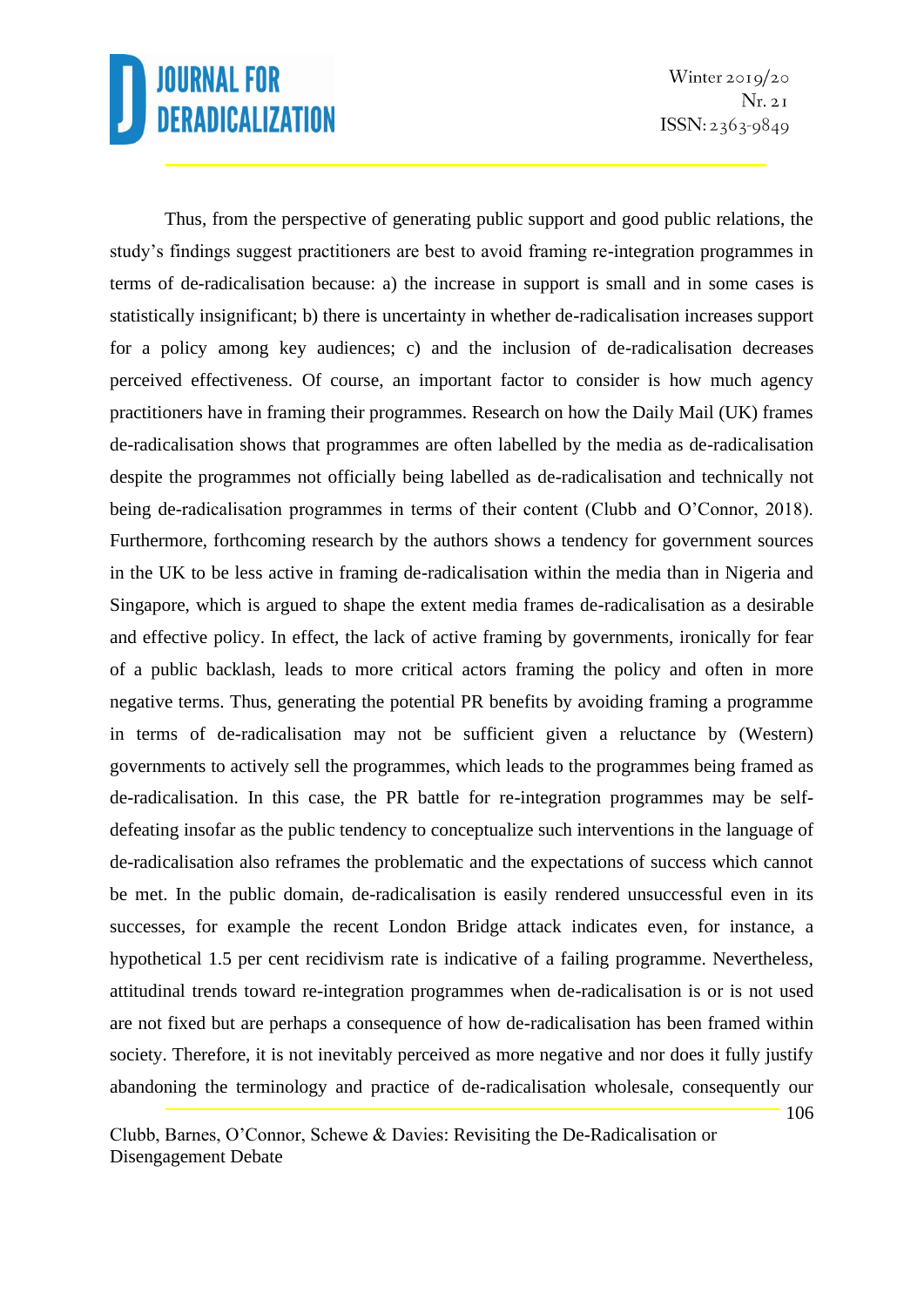107

findings may reflect UK perspectives more strongly than in other states where government officials have been more open and active in selling the benefits of their programmes.

### **Conclusion**

One key area that requires further research is on (public) attitudes to re-integration programmes, whether in the context of counter-terrorism or in peace-building and conflict transformation. The perception of the programmes within communities is important because community acquiescence and support can be central for the success of re-integration – reintegration of former fighters in Nigeria and foreign fighters in the UK has faced opposition among the public and within key communities, undermining attempts to reduce the risk of recidivism. Generating support for re-integration programmes is challenged by politicians who seek short-term gain by opposing programmes and by a general reluctance by governments to publicly discuss and attempt to sell the programmes to their constituents – it is possible the assumption that it is better to remain silent on the programmes leads more critical voices the space to shape how the public understands the programmes. While there is a need to understand public attitudes to re-integration programmes, especially those referred to as deradicalisation programmes, there is a substantial gap in research on the subject. The following article has made some first steps to developing knowledge of how de-radicalisation shapes perceptions of re-integration programmes. The study was limited in the number of variables which could be discussed, yet a more expansive experimental survey would benefit by varying the actor initiating the programme (government agency; security services; NGO), the type of actor being targeted in an intervention (testing actors in the post and pre-criminal space; Islamist versus non-Islamist returning fighters; male and female returnees), the inclusion and exclusion of different professionals within a programme (e.g. the use of Imams, the use of former extremists), and the types of support upon re-integration (e.g. social and family support, education and vocational training, probation services and aftercare). An experimental survey which analyses the influence of these factors on responses would help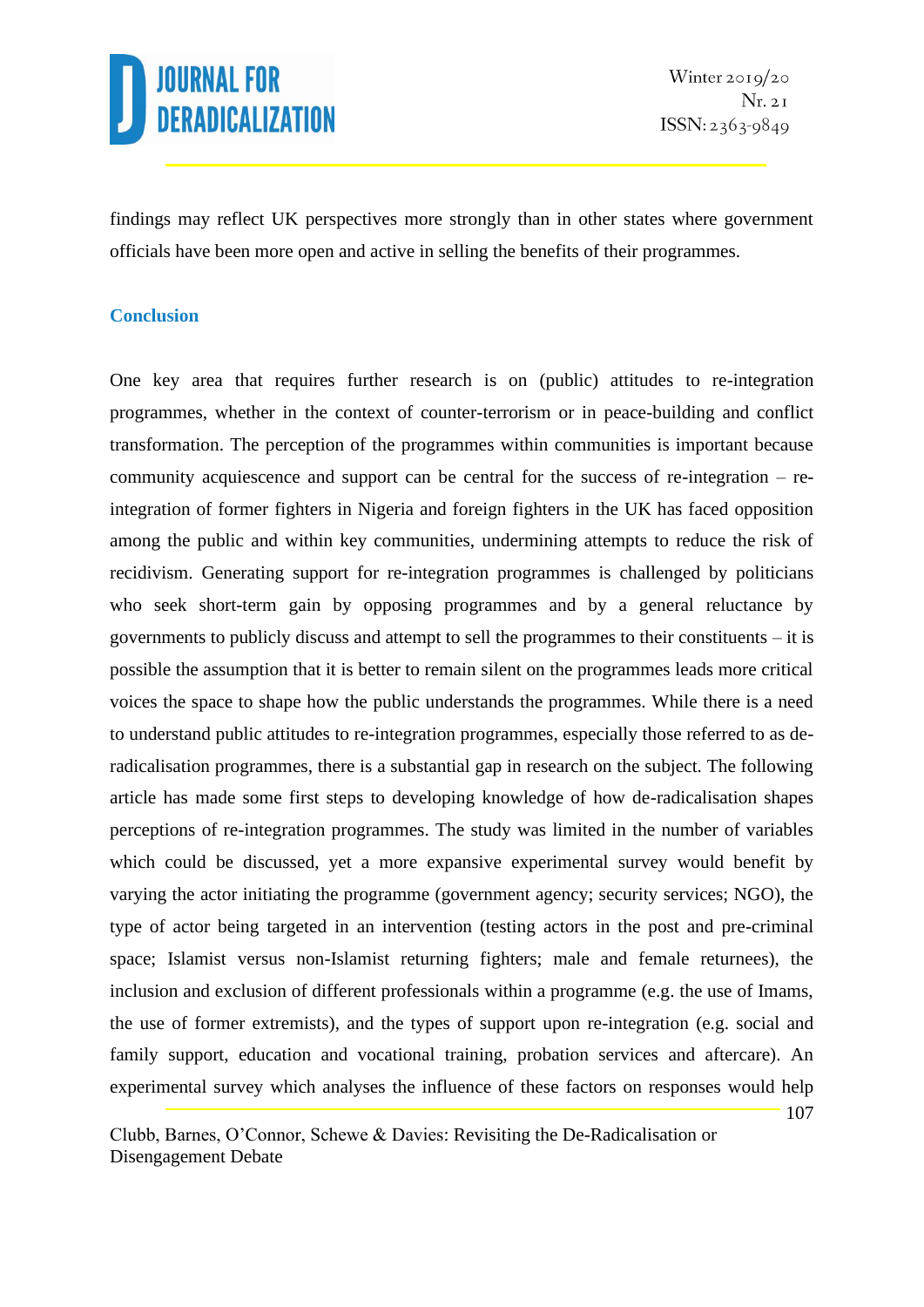Winter  $2019/20$  $Nr. 2I$  $ISSN: 2363-9849$ 

108

identify the significant factors which shape support and opposition to re-integration among certain sections of society, not just in the UK but in other countries such as Nigeria where successful re-integration of former combatants is important for protecting the local population and achieving peace and reconciliation. Of course, experimental surveys are useful in identifying how the elements of a programme and the framing of a programme (i.e. through narratives of citizenship, security, rehabilitation and redemption) shape support for a reintegration programme, other research methods would need to be applied to understand support for such programmes. The sections of society most important for re-integration's success can be a minority and they may hold significant and disproportionate influence on whether the programme works while having attitudes that diverge from the general population, therefore the use of focus groups and interviews can be useful in identifying who the most salient actors are and then to identify their support/opposition to re-integration.

Another consideration for future research which stems from this article is re-visiting the de-radicalisation or disengagement debate. This debate has tended to focus on whether deradicalisation is necessary to reduce the risk of recidivism over a focus primarily on behavioural change. While this debate has been primarily concerned with the effectiveness of de-radicalisation or disengagement, the possibility that de-radicalisation may or may not potentially generate greater support for interventions has not been taken into consideration. As mentioned above, the support for policies needs to be taken into account given the necessity of support for the interventions to be successful. The article's findings are limited in their generalisability to the UK context however the level of support for de-radicalisation is surprising given the wider hostility to related policies such as Prevent, where it has been generally accepted to be a 'toxic brand'. We may also expect that the levels of support for deradicalisation would be higher in countries such as Nigeria, at least if public opinion reflects the highly supportive framing of de-radicalisation found in Nigerian newspapers (Clubb et al, forthcoming). While the study contributes only tentative results on general attitudes to deradicalisation, it does show surprising attitudes to de-radicalisation in relation to re-integration programmes: the use of de-radicalisation to an extent increases support for a programme but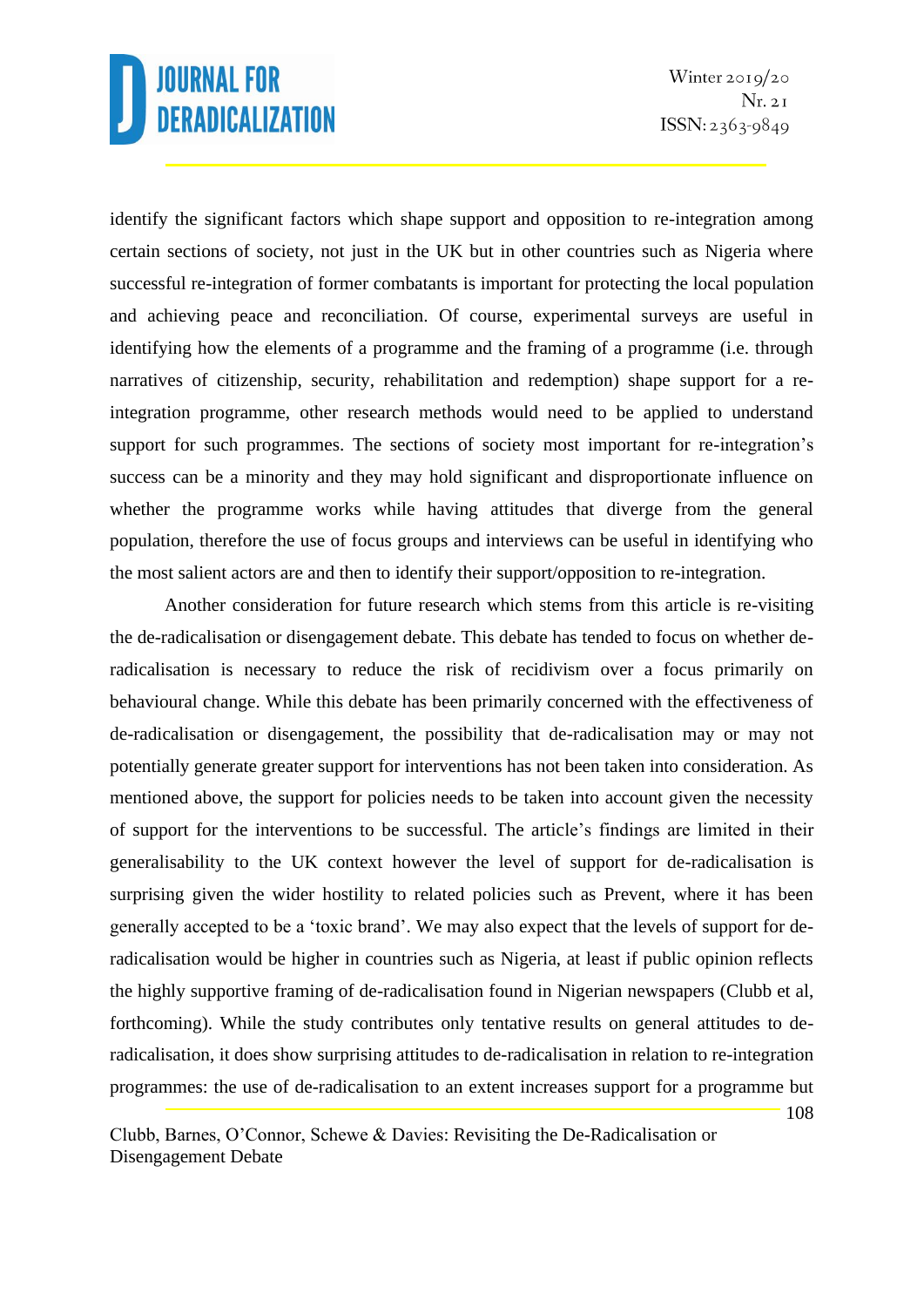Winter  $2019/20$  $Nr. 2I$  $ISSN: 2363-9849$ 

decreases the perceived effectiveness of a programme. This article's findings suggest there is a public relations (PR) trade-off by using de-radicalisation, and while this may be seen positively, the key factor would be whether the decline in perceived effectiveness is the key factor in shaping whether communities are willing to engage with and facilitate re-integration. If future research were to question whether the use of de-radicalisation increases support and perceived effectiveness for a programme, it would seem untenable to justify the continuation of de-radicalisation as an intellectual and practical endeavour, particularly where the term deradicalisation becomes associated with nefarious authoritarian programmes such as in China (Fifield 2019). De-radicalisation has been consistently viewed as an intellectual and policy 'fad' – increased public interest in 2015 re-energised interest in de-radicalisation – yet if it is to continue as a focus of research then research also needs to expand beyond measuring programme effectiveness to consider wider dynamics such as the PR of de-radicalisation and how such interventions can be sold to the public.

### **Acknowledgment**

We are very grateful to Dr Yoshiharu Kobayashi's (University of Leeds) advice throughout the project on the experimental survey design.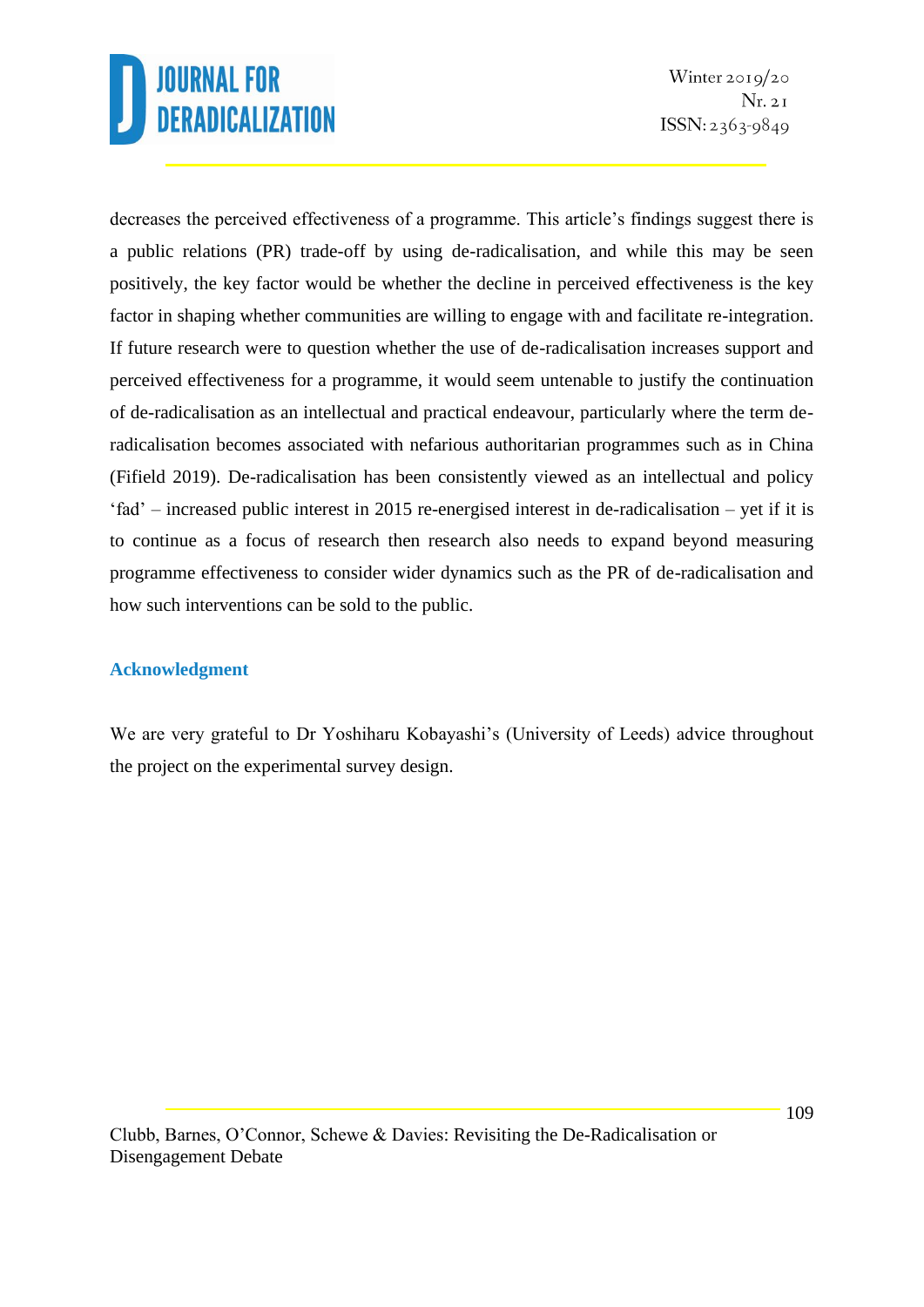

#### **References**

- Altier, M. B., Thoroughgood, C. N. & Horgan, J. G. 2014. Turning away from terrorism: Lessons from psychology, sociology, and criminology. *Journal of Peace Research,* 51, 647-661.
- Ambrozik, C., 2018. To change or not to change? The effect of terminology on public support of countering violent extremism efforts. *Democracy and Security*, 14(1), pp.45-67.
- Ardanaz, M., Murillo, M., & Pinto, P. (2013). Sensitivity to Issue Framing on Trade Policy Preferences: Evidence from a Survey Experiment. *International Organization*, 67(2), 411-437.
- Barrelle, K., 2015. Pro-integration: disengagement from and life after extremism. *Behavioral sciences of terrorism and political aggression*, 7(2), pp.129-142.
- Braddock, K. 2019. A brief primer on experimental and quasi-experimental methods in the study of terrorism. Report completed for the International Center for Counter-Terrorism, The Hague, Netherlands.
- BBC News, 2019. "Shamima Begum case: How do you deradicalise someone?", BBC News <https://www.bbc.com/news/uk-47289562> [Accessed 2nd September 2019]
- Campbell, R. Cowley, P. (2014) What Voters Want: Reactions to Candidate Characteristics in a Survey Experiment. *Politics Studies.* Vol. 62, pp. 745-765.
- Cherney, A., 2018. Supporting disengagement and reintegration: qualitative outcomes from a custody-based counter radicalisation intervention. *Journal for Deradicalisation*, (17), pp.1-27.
- Chong, Dennis, and James N Druckman. (2007) Framing Theory. *Annual Review of Political Science*. 10 (1), pp.103–26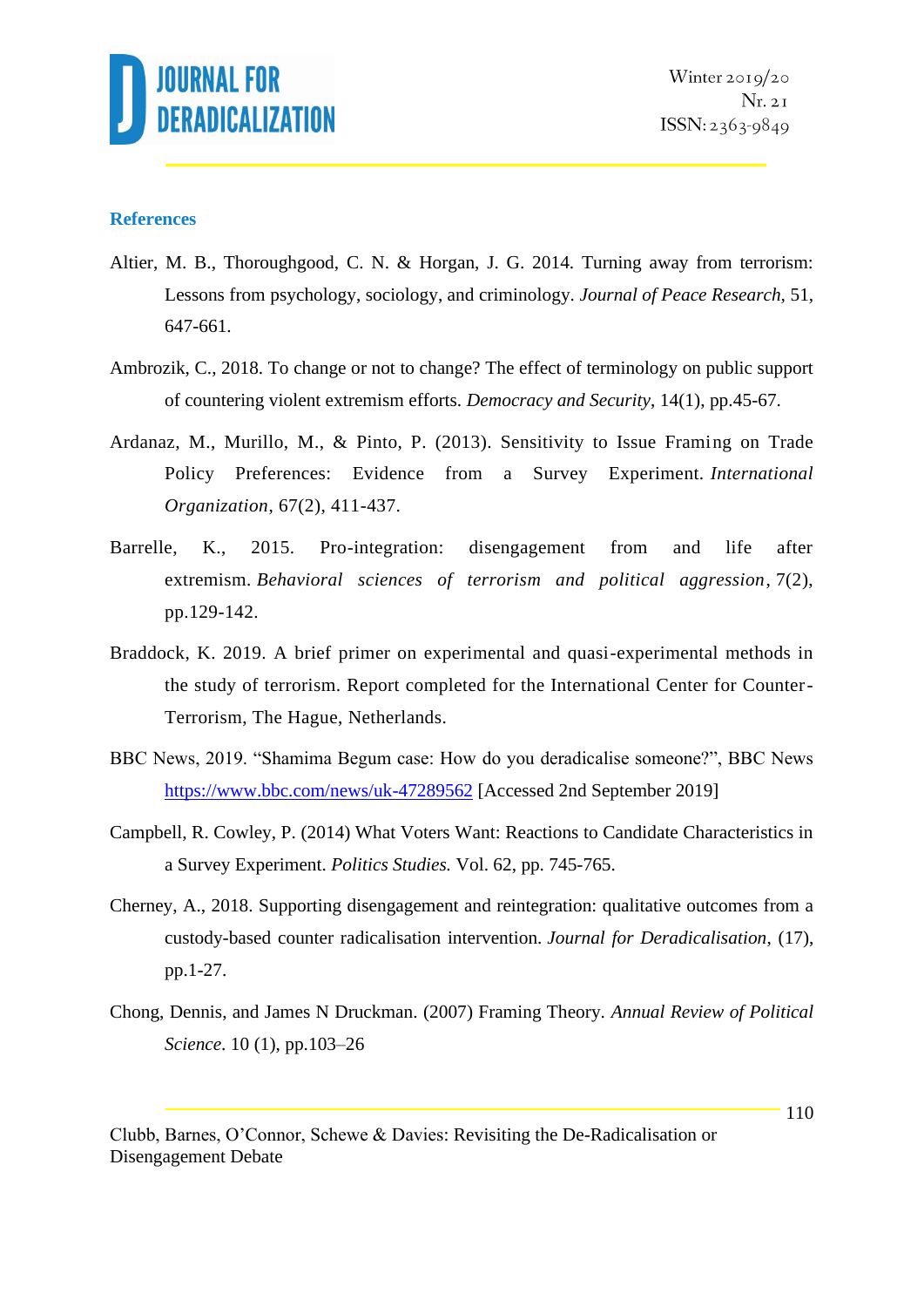

- Clubb, G. and O'Connor, R., 2019. Understanding the effectiveness and desirability of deradicalisation: How de-radicalisation is framed in The Daily Mail. *The British Journal of Politics and International Relations*, *21*(2), pp.349-366.
- Clubb, G. and Tapley, M., 2018. Conceptualising de-radicalisation and former combatant reintegration in Nigeria. *Third World Quarterly*, *39*(11), pp.2053-2068.
- Johns, R. and Davies, G.A*., 2014. Coalitions of the willing? International backing and British public support for military action. Journal of Peace Research, 51(6), pp.767-781.*
- El-Said, H., 2015. *New approaches to countering terrorism: designing and evaluating counter radicalisation and de-radicalisation programmes*. Springer.
- Elshimi, M.S., 2017. *De-radicalisation in the UK prevent strategy: Security, identity and religion*. Routledge.
- Foster, Dawn., 2019. "Britain could deradicalise Shamima Begum with compassion": The Guardian [https://www.theguardian.com/commentisfree/2019/feb/18/britain](https://www.theguardian.com/commentisfree/2019/feb/18/britain-deradicalise-shemima-begum-isis)[deradicalise-shemima-begum-isis](https://www.theguardian.com/commentisfree/2019/feb/18/britain-deradicalise-shemima-begum-isis) [Accessed 2nd September 2019]
- Felbab-Brown, V., 2018. "In Nigeria, we don't want them back": Amnesty, Defectors' Programmes, leniency measures, informal reconciliation, and punitive responses to Boko Haram. Brookings Institute
- Ferguson, N., 2016. Disengaging from terrorism: a Northern Irish experience. *Journal for deradicalisation*, *6*(1), pp.1-28.
- Fifield, Anna 2019. "China celebrates 'very happy lives' in Xinjiang, after detaining 1 million Uighurs". The Washington Post, [https://www.washingtonpost.com/world/china](https://www.washingtonpost.com/world/china-celebratesvery-happy-lives-in-xinjiang-after-detaining-a-million-uighurs/2019/07/30/0e07b12a-b280-11e9-acc8-1d847bacca73_story.html)[celebratesvery-happy-lives-in-xinjiang-after-detaining-a-million](https://www.washingtonpost.com/world/china-celebratesvery-happy-lives-in-xinjiang-after-detaining-a-million-uighurs/2019/07/30/0e07b12a-b280-11e9-acc8-1d847bacca73_story.html)[uighurs/2019/07/30/0e07b12a-b280-11e9-acc8-1d847bacca73\\_story.html](https://www.washingtonpost.com/world/china-celebratesvery-happy-lives-in-xinjiang-after-detaining-a-million-uighurs/2019/07/30/0e07b12a-b280-11e9-acc8-1d847bacca73_story.html) [Accessed 4 th September 2019]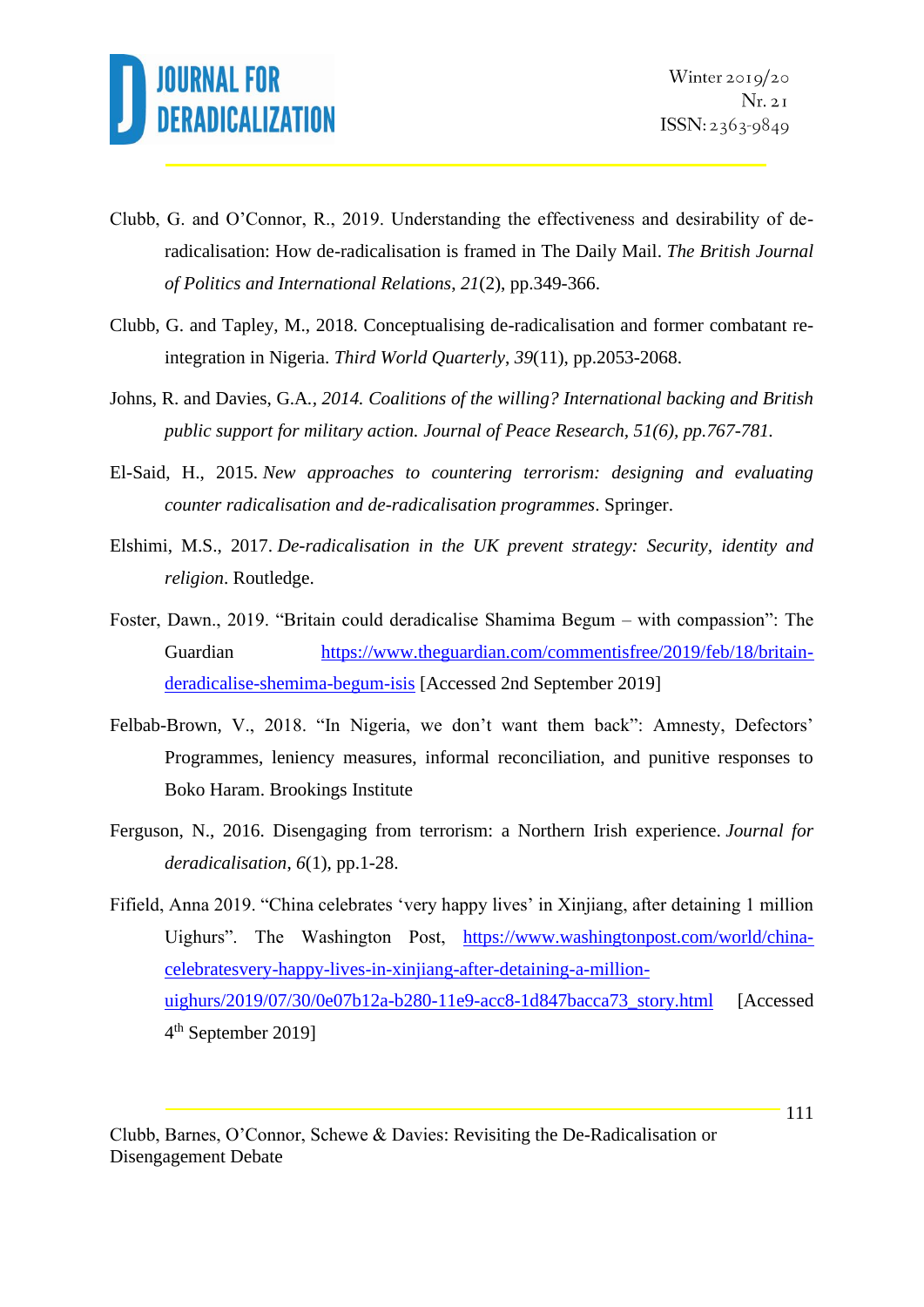

- Gaines, Brian J., Kuklinski, James H., and Quirk, Paul J. (2007) "The Logic of the Survey Experiment Reexamined. *Political Analysis.* 15(1), pp. 1– 20.
- Gerber, Alan S., and Green, Donald P. (2012) *Field Experiments: Design, Analysis, and Interpretation*. New York: W. W. Norton.
- Gielen, A.J., 2018. Exit programmes for female jihadists: A proposal for conducting realistic evaluation of the Dutch approach. *International sociology*, *33*(4), pp.454-472.
- Gilens, Martin. (2001) Political ignorance and collective policy preferences. *American Political Science Review.* Volume 95, pp. 379–98.
- Hainmueller, J. Hiscox M. (2010) Attitudes toward highly skilled and low-skilled immigration: evidence from a survey experiment*. American Political Science Review*. Volume 104, pp. 61-84
- Heath-Kelly, C. & Strausz, E. 2019. The banality of counterterrorism "after, after 9/11"? Perspectives on the Prevent duty from the UK health care sector. *Critical studies on terrorism,* 12, 89-109.
- Heath-Kelly, C. 2017. The geography of pre-criminal space: epidemiological imaginations of radicalisation risk in the UK Prevent Strategy, 2007–2017. *Critical studies on terrorism,* 10, 297-319.
- Heinrich, T., Kobayashi, Y. and Peterson, T.M., 2017. Sanction consequences and citizen support: A survey experiment. *International Studies Quarterly*, *61*(1), pp.98-106.
- Hodwitz, O., 2019. The Terrorism Recidivism Study (TRS). *Perspectives on Terrorism*, *13*(2), pp.54-64.
- Horgan, J. & Braddock, K. 2010. Rehabilitating the terrorists?: Challenges in assessing the effectiveness of de-radicalisation programmes. *Terrorism and Political Violence,* 22, 267-291.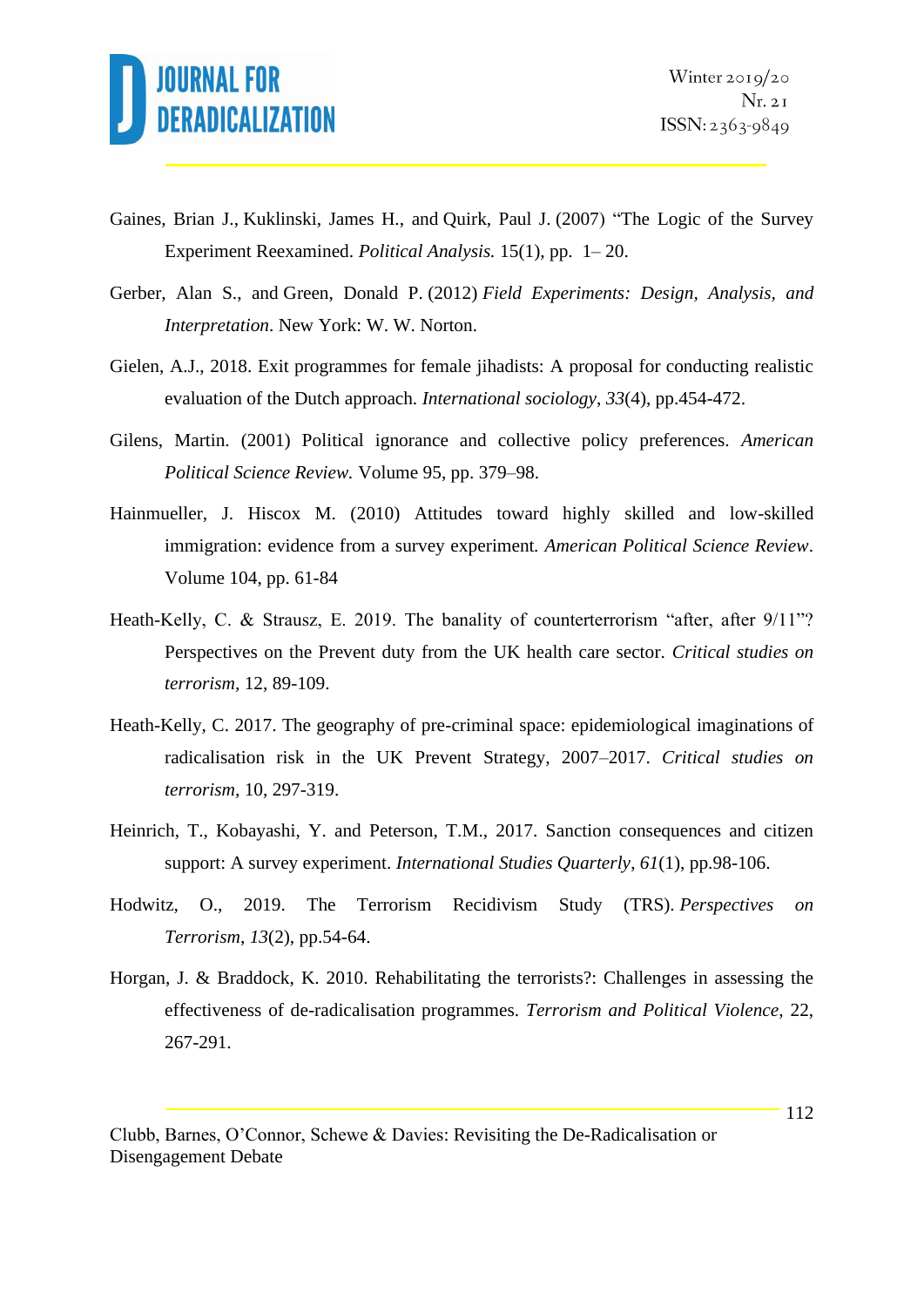

- Horgan, J. & Taylor, M. 2011. Disengagement, de-radicalisation, and the arc of terrorism: Future directions for research. *Jihadi terrorism and the radicalisation challenge: European and American experiences*, 173-186.andr
- Horgan, J., 2008. Deradicalisation or disengagement? A process in need of clarity and a counterterrorism initiative in need of evaluation. *Perspectives on Terrorism*, *2*(4), pp.3-8.
- Horgan, J., 2009. Deradicalisation or disengagement? A process in need of clarity and a counterterrorism initiative in need of evaluation. *Revista de Psicologia Social*, *24*(2), pp.291-298.
- Horiuchi, Y. Imai, K. Taniguchi, N. (2007) Designing and analyzing randomized experiments: application to a Japanese election survey experiment. *American Journal of Political Science*. 51(3), pp. 669-687
- Iyengar, S., 1989. How citizens think about national issues: A matter of responsibility. *American Journal of Political Science*, pp.878-900.
- Iyengar, S., 1994. *Is anyone responsible?: How television frames political issues*. University of Chicago Press.
- Jarvis, L. and Lister, M., 2015. Anti-terrorism, citizenship and security. Manchester University Press, Manchester
- Johns, R. and Davies, G.A., 2019. Civilian casualties and public support for military action: Experimental evidence. *Journal of Conflict Resolution*, *63*(1), pp.251-281.
- Kaplan, O. and Nussio, E., 2018. Community counts: The social reintegration of excombatants in Colombia. *Conflict Management and Peace Science*, *35*(2), pp.132-153.
- Koehler, D. 2016. *Understanding deradicalisation: Methods, tools and programmes for countering violent extremism*, Routledge.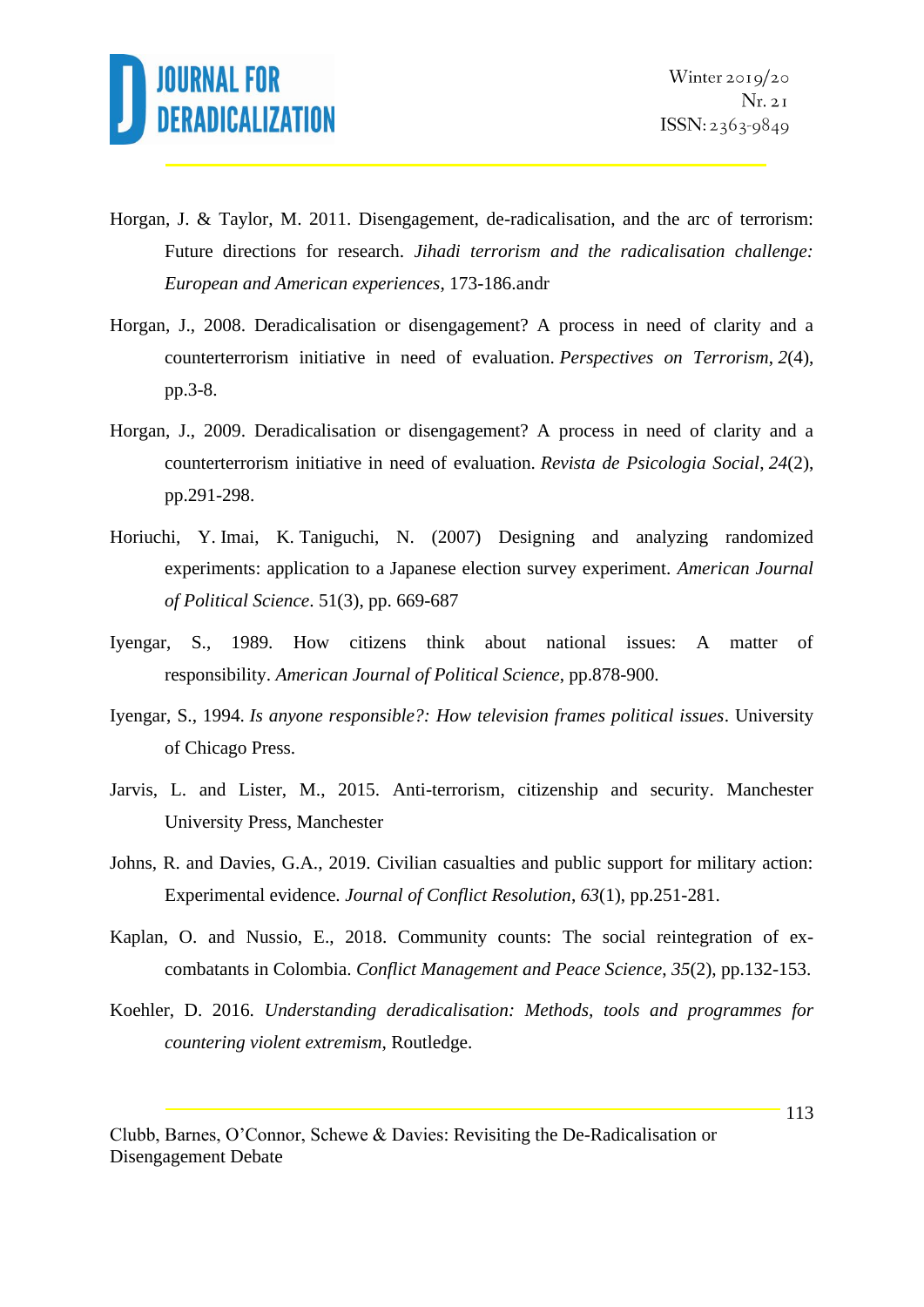

- Levin, Irwin. Schneider, S and Gaeth, G (1998) All Frames Are Not Created Equal: A Typology and Critical Analysis of Framing Effects*. Organizational Behavior and Human Decision Processes*. 76 (2), pp. 149–88
- Marsden, S. V. 2016. *Reintegrating extremists: deradicalisation and desistance*, Springer.
- Marx, P. Schumacher, G. (2016). The effect of economic change and elite framing on support for welfare state retrenchment: A survey experiment. *Journal of European Social Policy*. *26*(1), pp. 20–31.
- Miller, Paul. Fagley, Nancy. (1991) The Effects of Framing, Problem Variations, and Providing Rationale on Choice. *Personality and Social Psychology Bulletin.* 17(5), pp. 517–2
- Morton, Rebecca, and Williams, Kenneth. (2010) *From Nature to the Lab: The Methodology of Experimental Political Science and the Study of Causality*. Cambridge: Cambridge University Press.
- Msall, K.A., 2017. Perceptions of extremists and deradicalisation programmes among university students in Kuwait. *Journal for Deradicalisation*, (10), pp.77-97.
- Mullinix, K. Leeper, T., Durckman, J., & Freese, J. (2015). The Generalizability of Survey Experiments. *Journal of Experimental Political Science*, 2(2), pp. 109-138.
- Mutz, D. (2011) Population-Based Survey Experiments. Princeton NJ: Princeton University Press
- Neumann, P. R. 2010. *Prisons and terrorism: Radicalisation and de-radicalisation in 15 countries*, ICSR, King's College London.
- Nock, Steven L. and Thomas M. Guterbock. (2010) "Survey experiments." *In Handbook of Survey Research,* eds. Marsden, P. Wright, J. Emerald, UK, pp. 837–64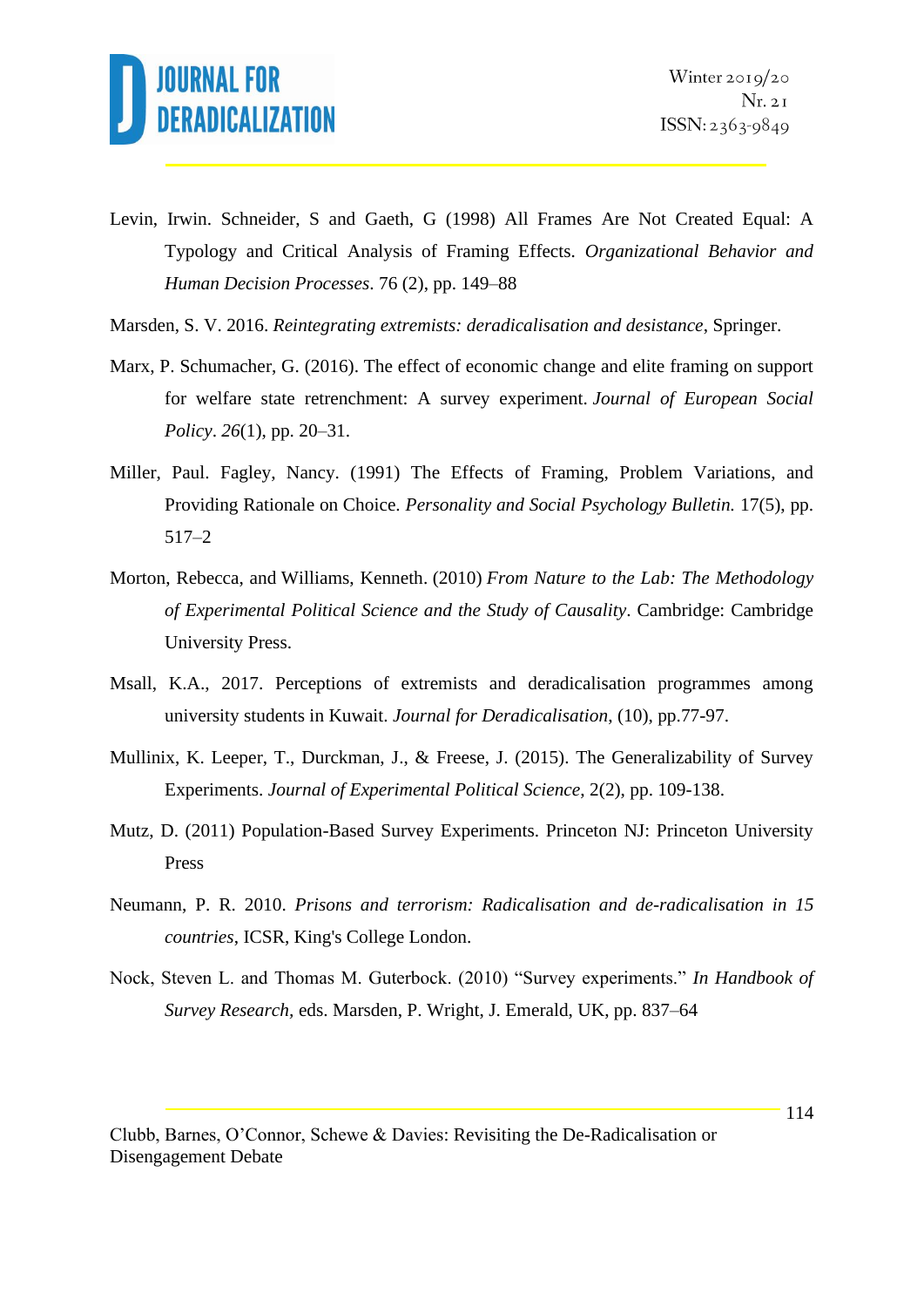

- Pettinger, T., 2017. De-radicalisation and Counter-radicalisation: Valuable Tools Combating Violent Extremism, or Harmful Methods of Subjugation? *Journal for Deradicalisation*, (12), pp.1-59.
- Raets, S., 2017. That we in me: considering terrorist desistance from a social identity perspective. *Journal for De-Radicalisation*, (13), pp.1-28.
- Schuurman, B. & Bakker, E. 2016. Reintegrating jihadist extremists: evaluating a Dutch initiative, 2013–2014. *Behavioral Sciences of Terrorism and Political Aggression,* 8, 66-85.
- Silke, A., 2011. Disengagement or deradicalisation: A look at prison programmes for jailed terrorists. *CTC Sentinel*, *4*(1), pp.18-21.
- Sniderman, Paul M., and Piazza, Thomas. (1993) The scar of race. Cambridge, MA: Belknap Press
- Weeks, D. 2018. Doing derad: an analysis of the UK system. *Studies in Conflict & Terrorism,* 41, 523-540.